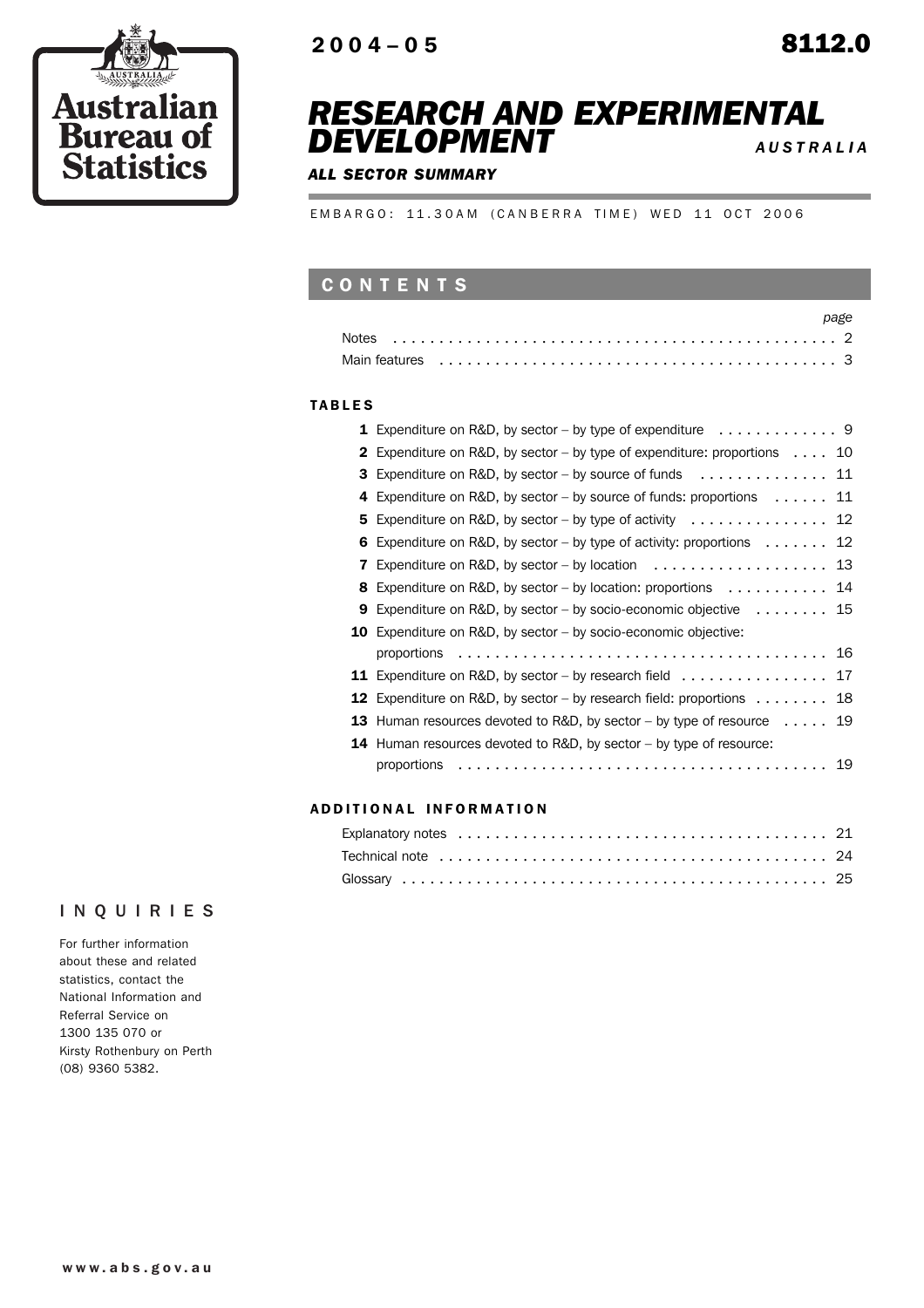## NOTES

| CHANGES IN THIS ISSUE | Changes have been made to the format and content of this publication.<br>Cross-classifications of data included in previous issues may be available on request.                                                                         |                                                                                                                                                                                                                                                                                                                                                                                                                                                     |  |  |  |  |  |
|-----------------------|-----------------------------------------------------------------------------------------------------------------------------------------------------------------------------------------------------------------------------------------|-----------------------------------------------------------------------------------------------------------------------------------------------------------------------------------------------------------------------------------------------------------------------------------------------------------------------------------------------------------------------------------------------------------------------------------------------------|--|--|--|--|--|
| DATA QUALITY          | When interpreting the results in this publication it is important to take into account<br>factors that may affect the reliability of estimates. These factors are described in the<br>Non-sampling error section of the Technical note. |                                                                                                                                                                                                                                                                                                                                                                                                                                                     |  |  |  |  |  |
|                       | detail.                                                                                                                                                                                                                                 | While no revisions to previous cycle data have been applied to the Higher education,<br>Government and Private non-profit sectors, there have been significant revisions to<br>2002–03 Business sector data. See the Revisions section of the Technical note for further<br>thousand dollars                                                                                                                                                        |  |  |  |  |  |
| ABBREVIATIONS         | \$'000<br>$_{\rm sm}$<br><b>ABS</b><br><b>ACT</b><br><b>ANZSIC</b><br>GDP<br><b>GERD</b><br><b>GSP</b><br><b>NSW</b><br>NT<br><b>OECD</b><br><b>PYE</b><br>Qld<br>R&D<br>SA.<br>Tas.                                                    | million dollars<br>Australian Bureau of Statistics<br>Australian Capital Territory<br>Australian and New Zealand Standard Industrial Classification<br>gross domestic product<br>gross expenditure on R&D<br>gross state product<br>New South Wales<br>Northern Territory<br>Organisation for Economic Co-operation and Development<br>person years of effort<br>Queensland<br>research and experimental development<br>South Australia<br>Tasmania |  |  |  |  |  |
|                       | Vic.                                                                                                                                                                                                                                    | Victoria<br>WA Western Australia                                                                                                                                                                                                                                                                                                                                                                                                                    |  |  |  |  |  |

Dennis Trewin Australian Statistician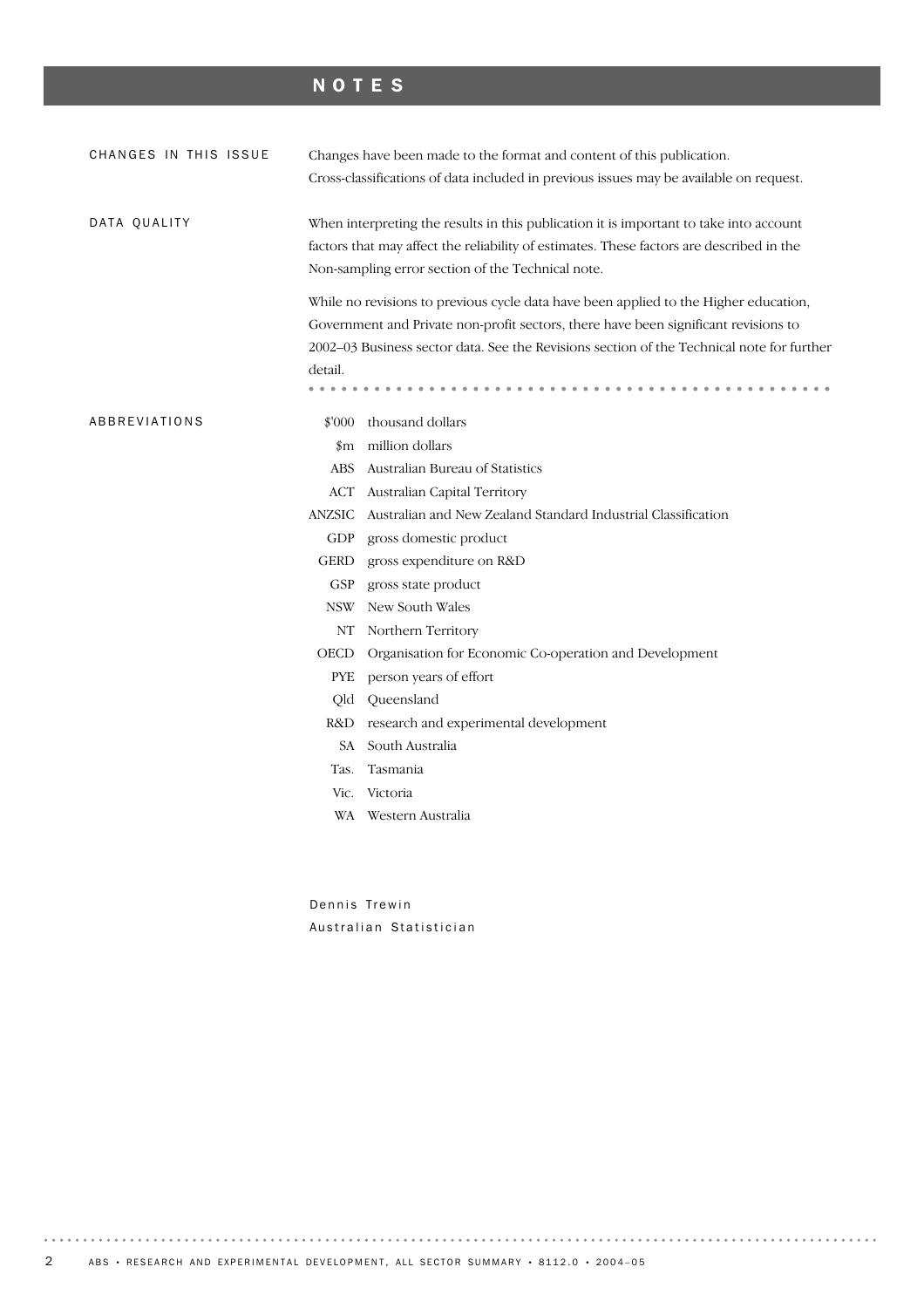EXPENDITURE ON R&D

In 2004–05, Gross expenditure on R&D (GERD) was \$15,772.9 million. This represented an increase of 19.4% (\$2,561.3 million) over 2002–03.

**AAAAAAAAA** 

#### GROSS EXPENDITURE ON R&D, by sector

|                    | 1996-97     | 1998-99  | $2000 - 01$ | $2002 - 03$ | $2004 - 05$ |
|--------------------|-------------|----------|-------------|-------------|-------------|
|                    | \$m\$       | \$m\$    | \$m\$       | \$m\$       | \$m         |
| <b>Business</b>    | 4 2 3 4 . 7 | 4 0 94.7 | 4 982.6     | r6 940.3    | 8446.2      |
| Government         |             |          |             |             |             |
| Commonwealth       | 1 266.6     | 1 179.4  | 1404.8      | 1531.3      | 1573.4      |
| State/territory    | 797.7       | 863.6    | 951.0       | 950.9       | 977.3       |
| Total              | 2064.3      | 2043.1   | 2355.8      | 2482.2      | 2 550.7     |
| Higher education   | 2 307.6     | 2 555.1  | 2 789.8     | 3429.6      | 4 282.8     |
| Private non-profit | 185.8       | 225.3    | 289.0       | 359.5       | 493.2       |
| <b>Total</b>       | 8792.4      | 8918.2   | 10 417.2    | r13 211.6   | 15 772.9    |
|                    |             |          |             |             |             |

r revised

Since 1996–97, GERD has increased by an average of 9.9% per year.

#### GROSS EXPENDITURE ON R&D



GERD AS A PROPORTION OF GDP

GERD represented 1.76% of Gross domestic product (GDP) in 2004–05, up from 1.69% in 2002–03.

GERD AS A PROPORTION OF GDP(a)



Australia's GERD/GDP ratio remained below the OECD average of 2.26%. The following table shows the GERD/GDP ratios for selected OECD countries.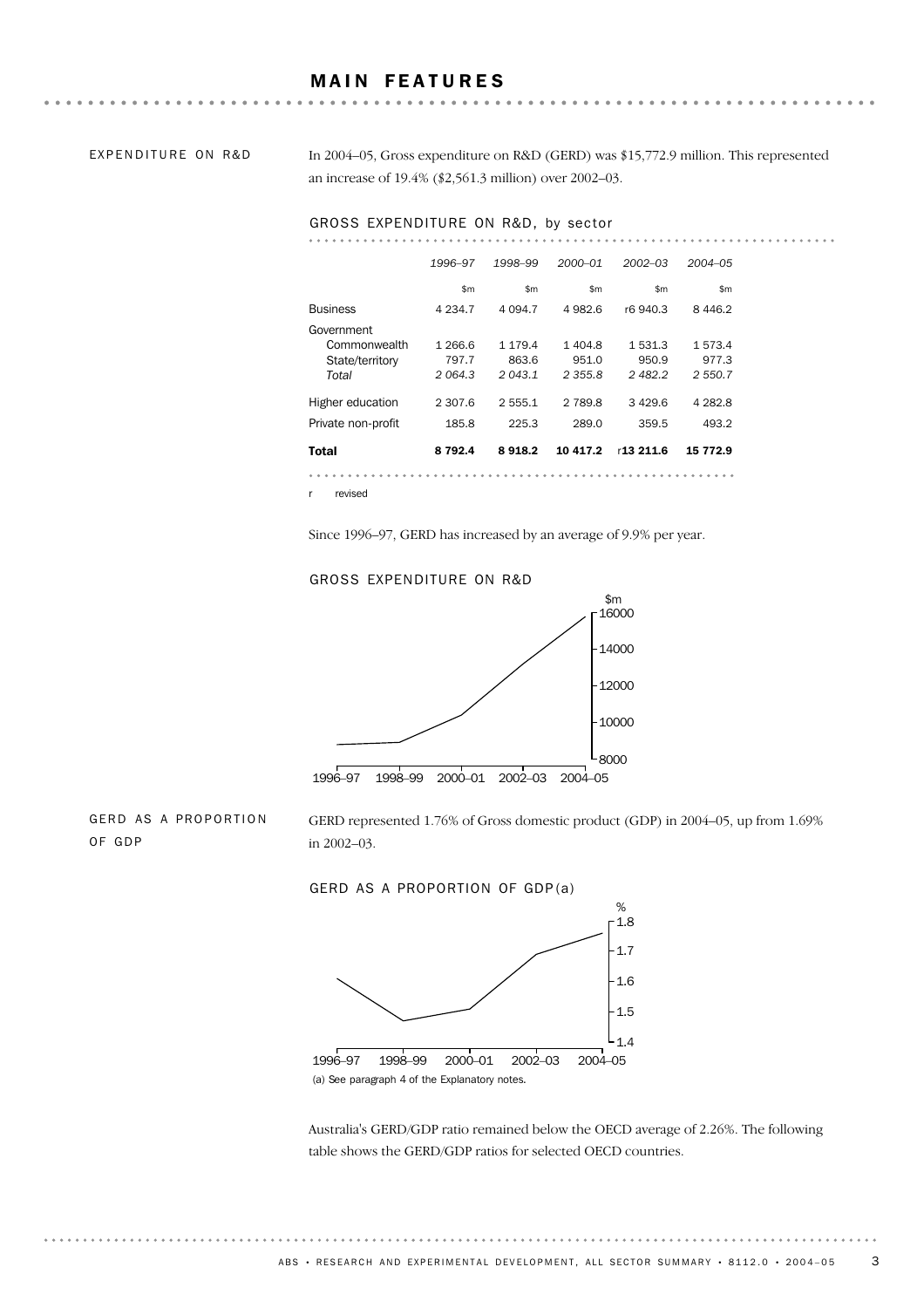**\*\*\*\*\*\*\*\*\*\*\*** 

# OF GDP *continued*

## GERD AS A PROPORTION GERD/GDP RATIOS OF OECD COUNTRIES

| <b>Total OECD</b>               | 2.23         | 2.27         | 2.24         | 2.25         | 2.26       |
|---------------------------------|--------------|--------------|--------------|--------------|------------|
| Slovak Republic<br>Mexico       | 0.65<br>0.37 | 0.64<br>0.39 | 0.58<br>0.44 | 0.58<br>0.43 | 0.53<br>na |
| Poland                          | 0.66         | 0.64         | 0.58         | 0.56         | 0.58       |
| Greece                          | na           | 0.65         | na           | 0.62         | na         |
| Turkey                          | 0.64         | 0.72         | 0.66         | na           | na         |
| Portugal                        | 0.80         | 0.85         | 0.80         | 0.78         | na         |
| Hungary                         | 0.79         | 0.94         | 1.01         | 0.94         | 0.89       |
| Spain                           | 0.91         | 0.92         | 0.99         | 1.05         | 1.07       |
| Italy                           | 1.05         | 1.09         | 1.13         | 1.11         | na         |
| New Zealand                     | na           | 1.13         | na           | 1.14         | na         |
| Ireland                         | 1.13         | 1.10         | 1.10         | 1.16         | 1.20       |
| Czech Republic                  | 1.23         | 1.22         | 1.22         | 1.26         | 1.27       |
| Norway                          | na           | 1.60         | 1.67         | 1.73         | 1.61       |
| <b>Australia</b>                | 1.51         | na           | r1.69        | na           | 1.76       |
| <b>Netherlands</b>              | 1.82         | 1.80         | 1.72         | 1.76         | 1.78       |
| <b>United Kingdom</b>           | 1.86         | 1.87         | 1.89         | 1.88         | na         |
| Belgium                         | 1.97         | 2.08         | 1.94         | 1.89         | 1.90       |
| Canada                          | 1.94         | 2.13         | 2.06         | 2.00         | 1.99       |
| France                          | 2.15         | 2.20         | 2.23         | 2.18         | 2.16       |
| Austria                         | 1.91         | 2.03         | 2.12         | 2.20         | 2.24       |
| Denmark                         | na           | 2.39         | 2.51         | 2.56         | 2.48       |
| Germany                         | 2.45         | 2.46         | 2.49         | 2.52         | 2.49       |
| <b>United States of America</b> | 2.74         | 2.76         | 2.65         | 2.68         | 2.68       |
| Korea                           | 2.39         | 2.59         | 2.53         | 2.63         | 2.85       |
| Iceland                         | 2.73         | 3.04         | 3.08         | 2.92         | na         |
| Japan                           | 2.99         | 3.07         | 3.12         | 3.15         | 3.13       |
| Finland                         | 3.38         | 3.38         | 3.43         | 3.48         | 3.51       |
| Sweden                          | na           | 4.25         | na           | 3.95         | na         |
|                                 | %            | %            | %            | %            | %          |
|                                 | 2000-01      | 2001-02      | 2002-03      | 2003-04      | 2004-05    |

na not available

r revised

*Source: Main Science and Technology Indicators, 2006/1,* OECD, Paris, 2006

The Business sector accounted for the largest proportion of GERD in 2004–05 (53.5% or \$8,446.2 million) followed by the Higher education sector (27.2% or \$4,282.8 million). These two sectors also recorded the strongest growth in absolute terms between 2002–03 and 2004–05 (up \$1,506.0 million and \$853.2 million respectively).



Percentage growth in expenditure on R&D since 2002–03 was highest for the Private non-profit sector (up 37.2% or \$133.6 million) and lowest for the Government sector (up 2.8% or \$68.6 million).

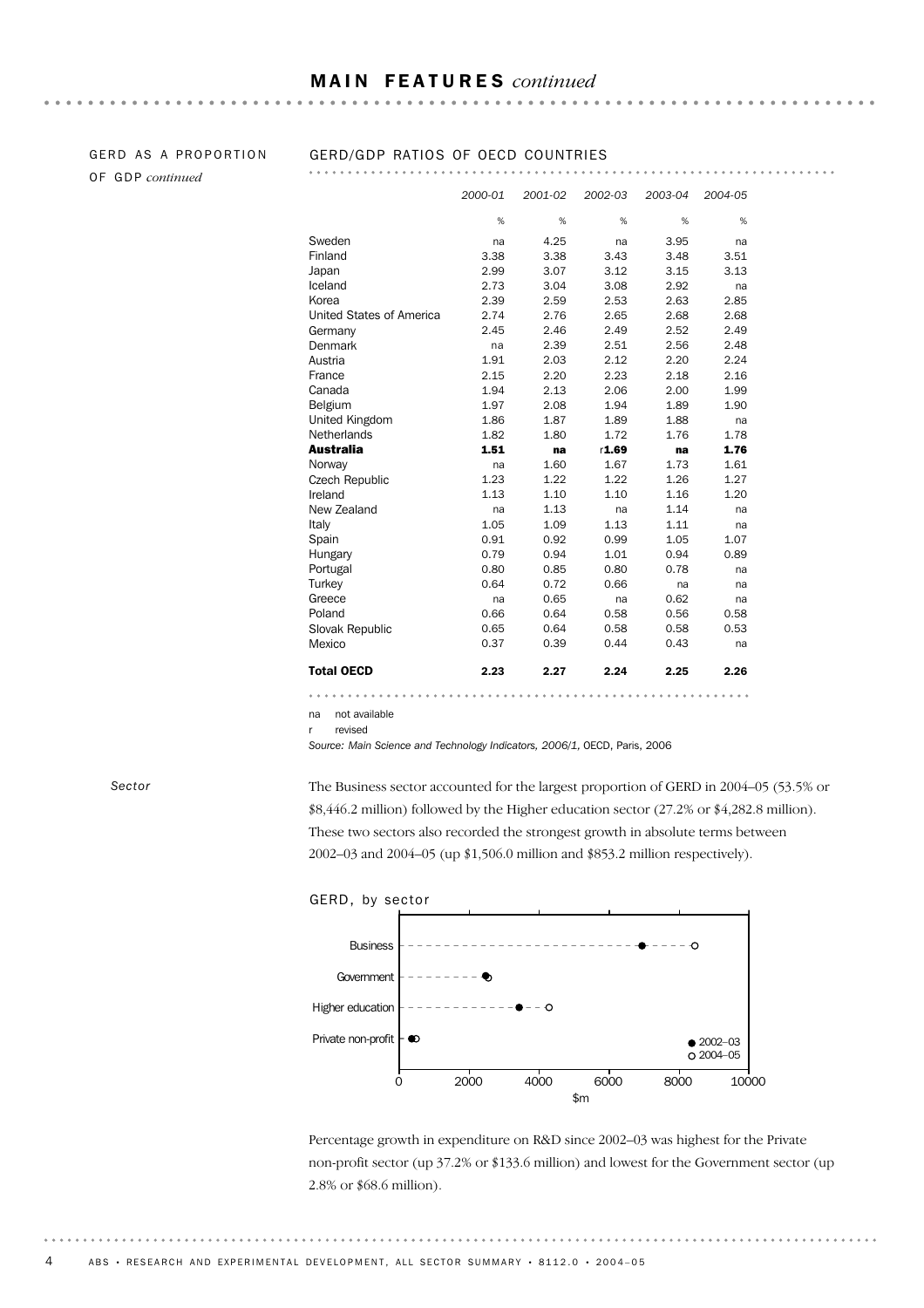#### *Type of expenditure*

In 2004–05, Current expenditure accounted for 93.5% or \$14,754.7 million of GERD, which in turn was comprised of \$7,145.0 million in Labour costs and \$7,609.7 million in Other current expenditure. Capital expenditure totalled \$1,018.2 million over the period.

Growth in GERD since 2002–03 was driven by a 21.3% (\$2,586.8 million) increase in Current expenditure. Capital expenditure decreased by 2.4% (\$25.5 million).



The major sources of funds for R&D in 2004–05 were Business (51.6% or \$8,145.8 million) and the Commonwealth government (35.8% or \$5,639.8 million). These two sources also recorded the largest absolute increases since 2002–03 (up \$1,449.7 million and \$1025.8 million respectively). *Source of funds*



In 2004–05, the majority of GERD was directed into Experimental development (39.1% or \$6,174.3 million) and Applied research (37.2% or \$5,873.3 million). Applied research showed the strongest growth from 2002–03, increasing by \$1,307.2 million (28.6%). Pure basic research recorded the lowest growth increasing by \$237.6 million (19.1%). *Type of activity*

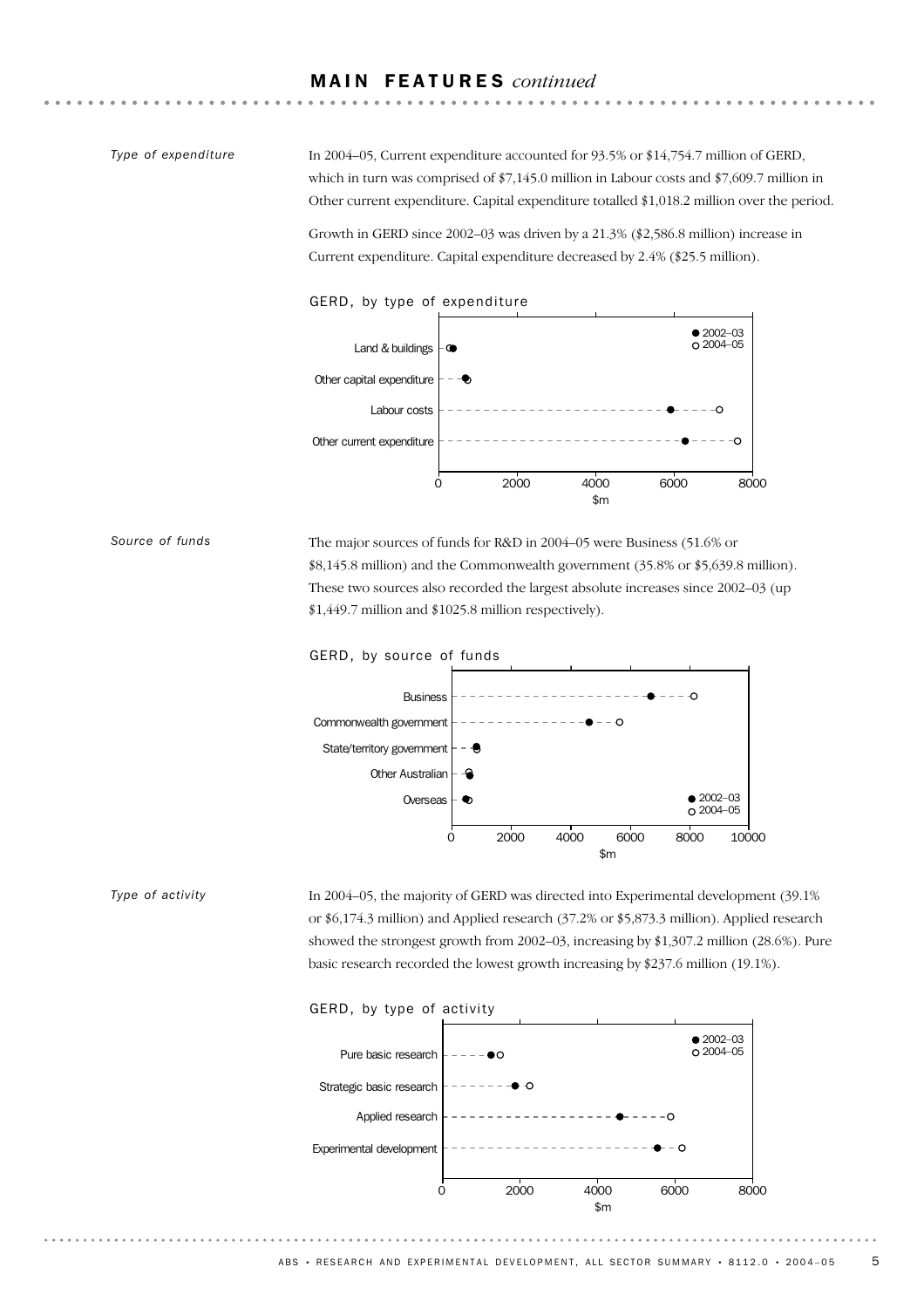*Location*

Locations in New South Wales and Victoria accounted for over half (59.5%) of GERD in 2004–05 (\$5,047.5 million and \$4,337.7 million respectively). New South Wales and Victoria also recorded the highest growth since 2002–03, increasing by \$726.0 million and \$649.0 million respectively. However, Western Australia recorded the fastest growth over the period, increasing by 57.4% (or \$633.7 million).



In 2004–05, GERD as a proportion of Gross State Product (GSP) was highest for the Australian Capital Territory (4.24%) and South Australia (2.02%). Western Australia reported the largest growth in GERD as a proportion of GSP, increasing from 1.29% in 2002–03 to 1.72% in 2004–05.

. . . . . . . . . . . . . . .



|                                                                                     | <b>NSW</b> | Vic. | Old  | SA   | WA   | Tas. | NΤ   | ACT  |  |  |
|-------------------------------------------------------------------------------------|------------|------|------|------|------|------|------|------|--|--|
|                                                                                     | %          | %    | %    | %    | %    | %    | %    | %    |  |  |
| 2002–03                                                                             | 1.57       | 1.87 | 1.36 | 2.10 | 1.29 | 1.83 | 1.36 | np   |  |  |
| 2004–05                                                                             | 1.65       | 1.95 | 1.36 | 2.02 | 1.72 | 1.68 | np   | 4.24 |  |  |
|                                                                                     |            |      |      |      |      |      |      |      |  |  |
| not available for publication but included in totals where applicable, unless<br>np |            |      |      |      |      |      |      |      |  |  |

otherwise indicated

(a) See paragraph 4 of the Explanatory notes.

*Socio-economic objective (SEO)*

In 2004–05, almost two thirds of GERD was directed into the Economic development SEO (65.2% or \$10,281.8 million). The next most prevalent SEOs were Society (19.6% or \$3,089.8 million) and Non-oriented (5.8% or \$913.2 million). The distribution of GERD across SEOs was largely unchanged from 2002–03.



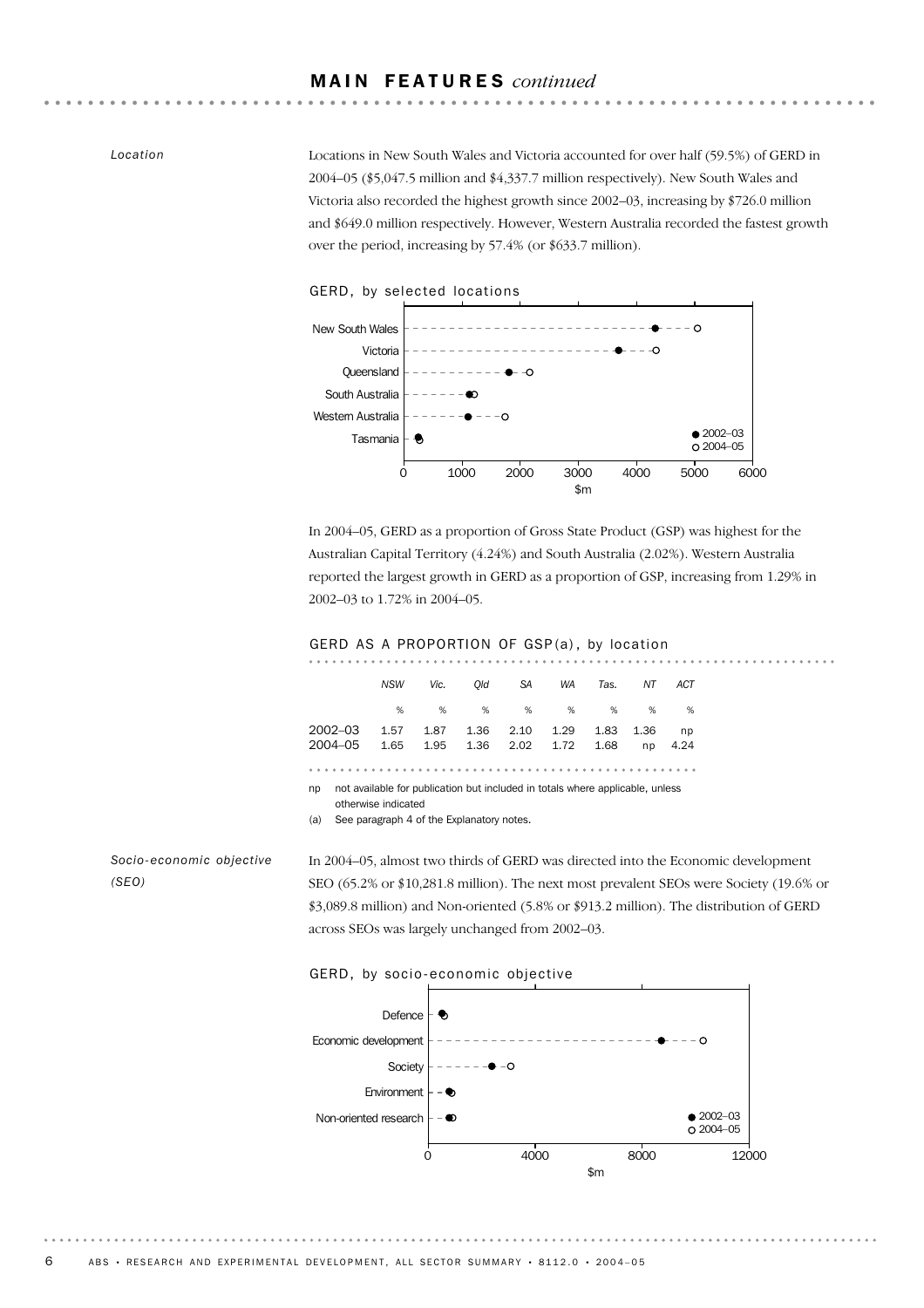| Research field | As in previous years, the major research fields varied between sectors. Engineering and           |
|----------------|---------------------------------------------------------------------------------------------------|
|                | technology accounted for the largest share of R&D expenditure in the Business sector              |
|                | $(57.1\% \text{ or } 4.820.3 \text{ million})$ , while the largest share of Government sector R&D |
|                | expenditure was directed into Agricultural, veterinary and environmental sciences (29.9%)         |
|                | or \$761.8 million). Medical and health sciences was the major research field for both the        |
|                | Higher education (25.3% or \$1,082.4 million) and Private non-profit sectors (72.3% or            |
|                | $$356.7$ million).                                                                                |
|                |                                                                                                   |

Human resources devoted to R&D in 2004–05 totalled 119,384 person years of effort (PYE), an increase of 11.4% (12,175 PYE) since 2002–03.

<u>. . . . . . . . . . . . . . . .</u>

#### HUMAN RESOURCES DEVOTED TO R&D, by sector

| Total                      | 90 692     | 91 583     | 95 621      | r107 209    | 119 384    |
|----------------------------|------------|------------|-------------|-------------|------------|
| Private non-profit         | 2 3 5 1    | 2551       | 2 7 9 1     | 3 1 1 7     | 3930       |
| Higher education           | 42 739     | 45 502     | 46 287      | 49612       | 56809      |
| Total                      | 19 190     | 18 422     | 18 15 2     | 18 541      | 16 989     |
| State/territory            | 8813       | 9069       | 8587        | 8 3 5 7     | 7654       |
| Government<br>Commonwealth | 10 377     | 9 3 5 3    | 9565        | 10 185      | 9 3 3 5    |
| Business                   | 26 412     | 25 109     | 28 391      | r35 939     | 41 656     |
|                            | <b>PYE</b> | <b>PYE</b> | <b>PYE</b>  | <b>PYE</b>  | <b>PYE</b> |
|                            | 1996-97    | 1998-99    | $2000 - 01$ | $2002 - 03$ | 2004-05    |
|                            |            |            |             |             |            |

r revised

#### *Sector*

HUMAN RESOURCES DEVOTED TO R&D

> The large majority of Human resources devoted to R&D in 2004–05 came from the Higher education (47.6% or 56,809 PYE) and Business (34.9% or 41,656 PYE) sectors. Together these two sectors accounted an increase of 12,914 PYE devoted to R&D between 2002–03 and 2004–05. However, this growth was partly offset by a decrease of 1,552 PYE for the Government sector over the period.

### HUMAN RESOURCES DEVOTED TO R&D, by sector: PYE

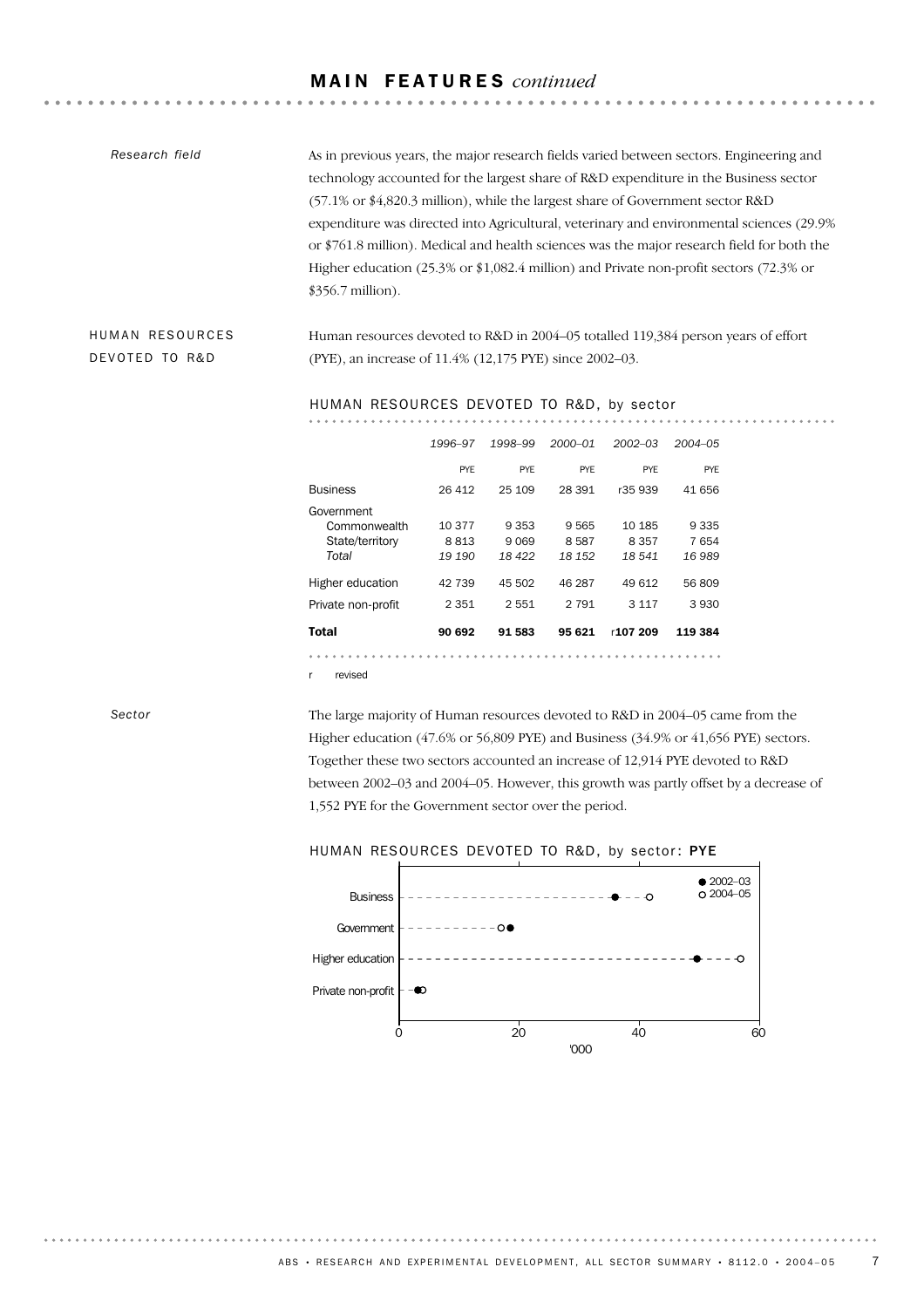. . . . . . . . . . . . . .

*Type of resource*

Researchers accounted for over two thirds of the total Human resources devoted to R&D in 2004–05 (68.5% or 81,739 PYE). Since 2002–03, Researcher effort devoted to R&D has increased by 11.7% (8,566 PYE). The next highest growth occurred for Other staff (up 3,262 PYE or 21.2%).

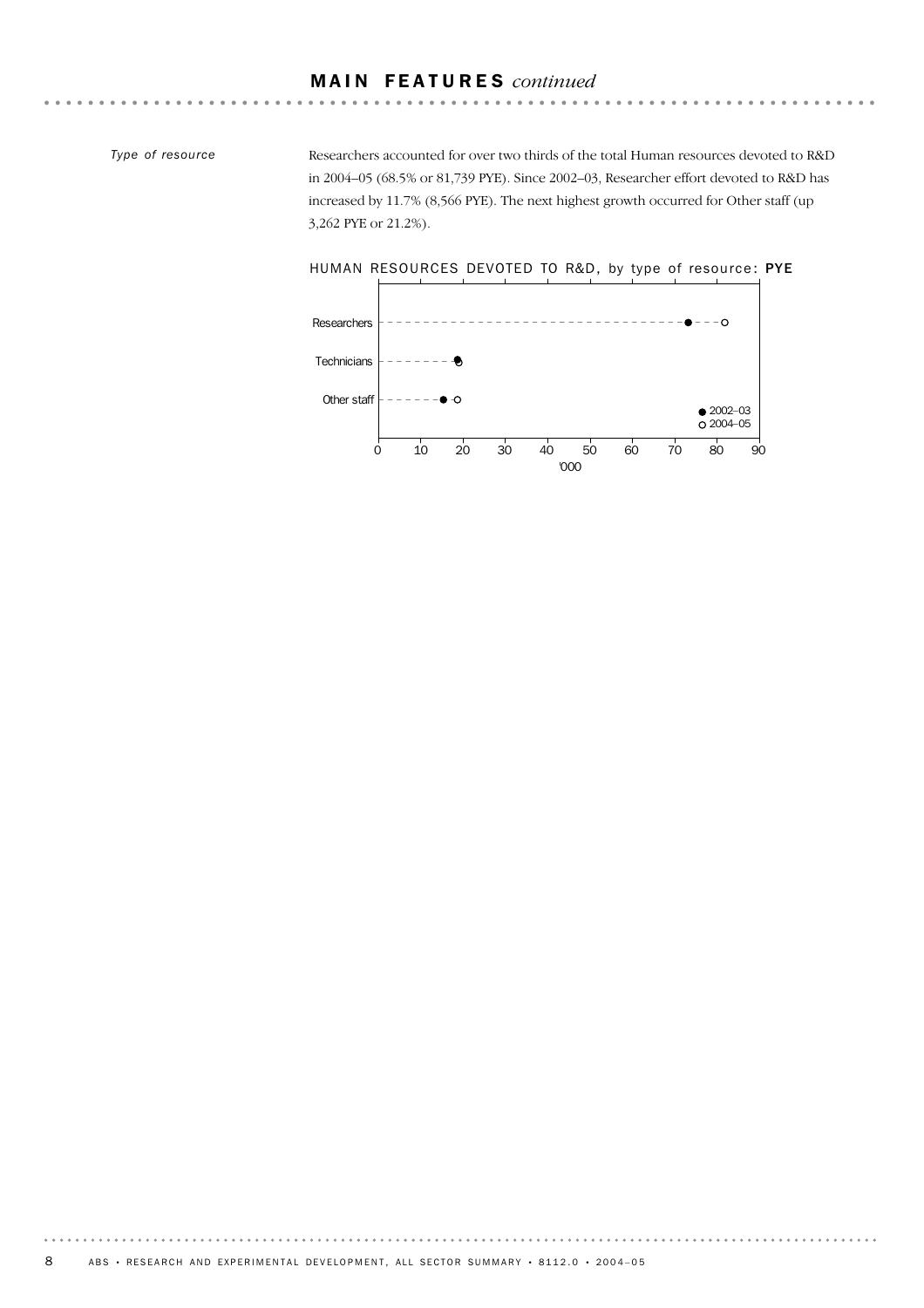#### EXPENDITURE ON R&D, by sector-by type of expenditure

#### GOVERNMENT *HIGHER PRIVATE BUSINESS Commonwealth State/territory Total TOTAL NON-PROFIT EDUCATION* \$'000 \$'000 \$'000 \$'000 \$'000 \$'000 \$'000 2004–05 Capital expenditure Land, buildings & other structures 104 760 43 704 28 563 72 267 91 003 9 783 277 813 Other 418 837 67 440 40 184 107 624 184 059 29 849 740 369 *Total 523 597 111 144 68 747 179 891 275 062 39 632 1 018 182* Current expenditure Labour costs 3 661 774 916 384 532 557 1 448 941 1 789 158 245 134 7 145 007 Other 4 260 873 545 859 376 022 921 881 2 218 561 208 394 7 609 710 *Total 7 922 647 1 462 243 908 579 2 370 822 4 007 719 453 528 14 754 716* Total 8 446 244 1 573 387 977 326 2 550 713 4 282 781 493 160 15 772 898 . . . . . . . . . . . . . . . . . . . 2002–03 Capital expenditure Land, buildings & other structures 115 908 88 206 11 934 100 140 131 220 13 738 361 006 Other 360 987 92 531 24 983 117 514 176 696 27 480 682 677 *Total 476 895 180 737 36 916 217 653 307 916 41 218 1 043 683* Current expenditure Labour costs 2 995 386 785 516 501 811 1 287 327 1 436 779 178 757 5 898 249<br>
1 977 181 1 684 902 139 572 6 269 666<br>
1 70tal 6 463 397 1 350 572 913 935 2 264 508 3 121 681 318 329 12 167 915 Other 3 468 011 565 057 412 124 977 181 1 684 902 139 572 6 269 666 *Total 6 463 397 1 350 572 913 935 2 264 508 3 121 681 318 329 12 167 915* Total 6 940 292 1 531 309 950 852 2 482 161 3 429 597 359 548 13 211 598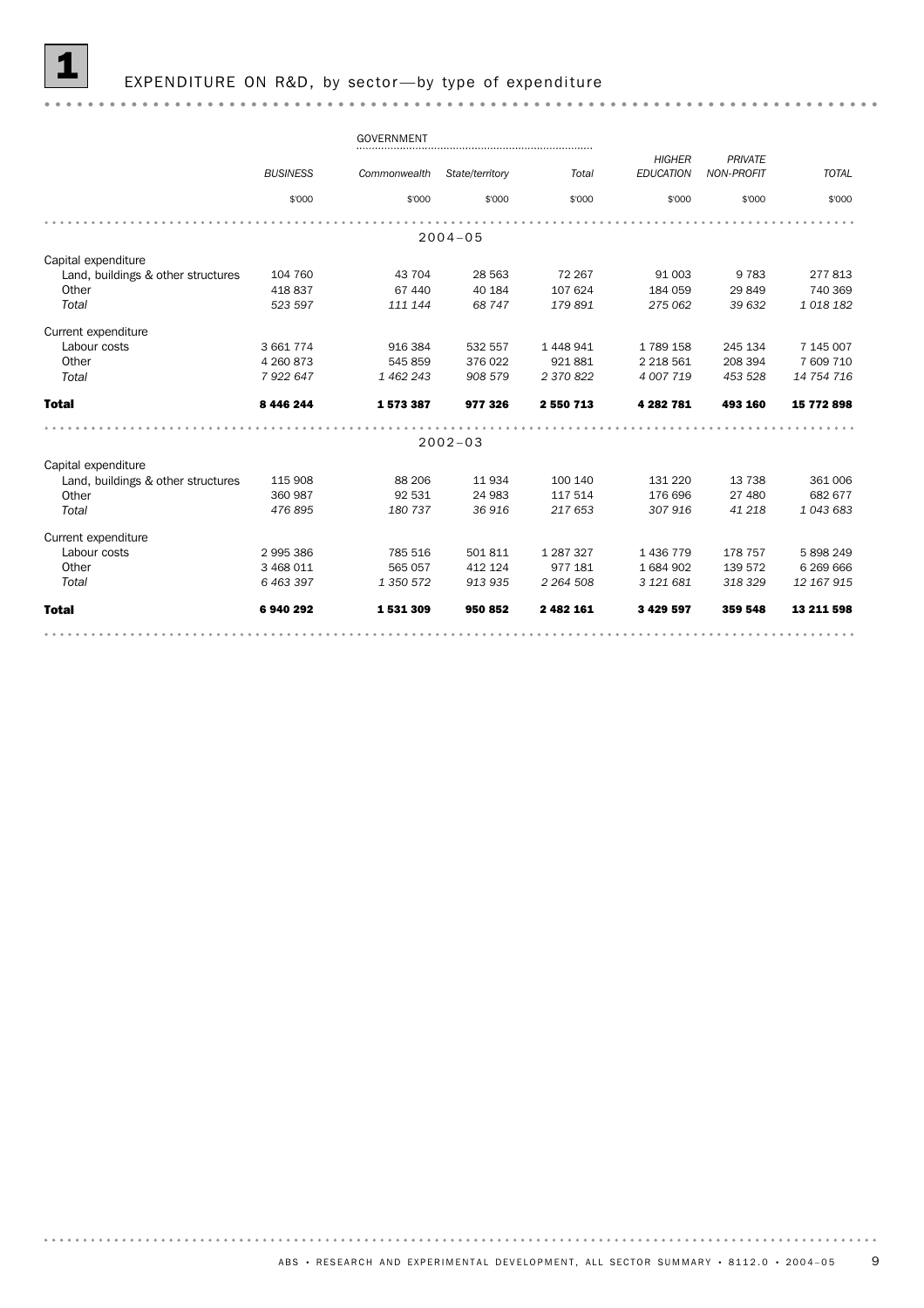#### EXPENDITURE ON R&D, by sector-by type of expenditure: proportions

#### GOVERNMENT *HIGHER PRIVATE BUSINESS Commonwealth State/territory Total TOTAL NON-PROFIT EDUCATION* % % % % % % % . . . . . . . . . . . . . . . . . . . . . . . . . . . . . . . . . . . . . . . . . . . . . . . . . . . . . . . . . 2004–05 Capital expenditure Land, buildings & other structures 1.2 2.8 2.9 2.8 2.1 2.0 1.8<br>Other 5.0 4.3 4.1 4.2 4.3 6.1 4.7 Other 5.0 5.0 4.3 4.1 4.2 4.3 6.1 4.7 *Total 6.2 7.1 7.0 7.1 6.4 8.0 6.5* Current expenditure Labour costs 43.4 58.2 54.5 56.8 41.8 49.7 45.3 Other 50.4 34.7 38.5 36.1 51.8 42.3 48.2 *Total 93.8 92.9 93.0 92.9 93.6 92.0 93.5* Total 100.0 100.0 100.0 100.0 100.0 100.0 100.0 . . . . . . . . . . . . . . . . . . . . . . . . . . . . . . . . . . . . . . . . . . . . . . . . . . . . . 2002–03 Capital expenditure Land, buildings & other structures 1.7 5.8 1.3 4.0 3.8 3.8 2.7 Other 5.2 6.0 2.6 4.7 5.2 7.6 5.2 *Total 6.9 11.8 3.9 8.8 9.0 11.5 7.9* Current expenditure Labour costs 43.2 51.3 52.8 51.9 41.9 49.7 44.6 0ther 50.0 50.0 36.9 43.3 39.4 49.1 38.8 47.5 *Total 93.1 88.2 96.1 91.2 91.0 88.5 92.1* Total 100.0 100.0 100.0 100.0 100.0 100.0 100.0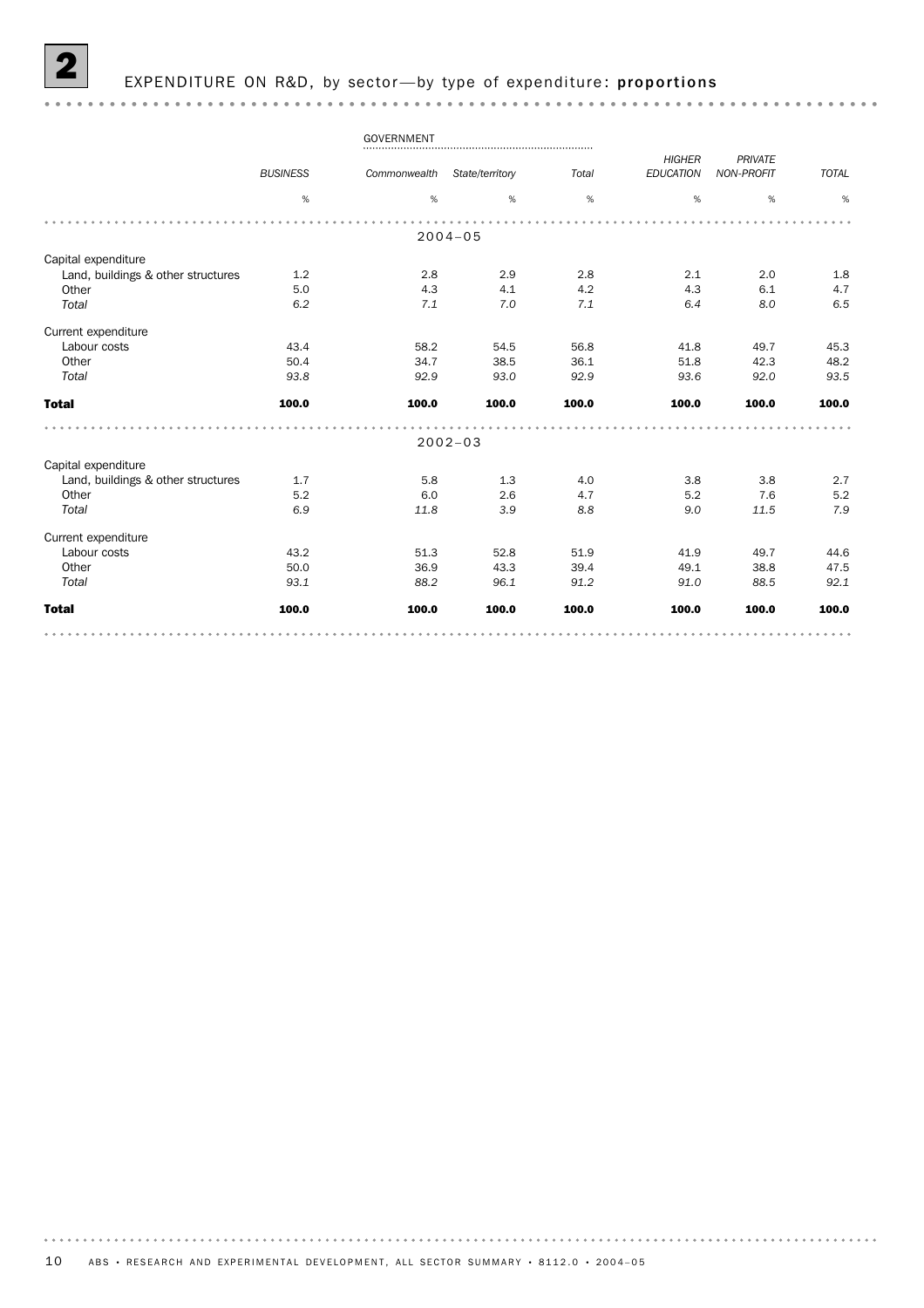#### EXPENDITURE ON R&D, by sector-by source of funds

#### GOVERNMENT *HIGHER PRIVATE BUSINESS Commonwealth State/territory Total TOTAL NON-PROFIT EDUCATION* \$'000 \$'000 \$'000 \$'000 \$'000 \$'000 \$'000 2004–05 Business 7 718 111 79 076 64 221 143 297 243 169 41 190 8 145 767 Commonwealth government(a) 330 895 1 334 046 156 487 1 490 533 3 669 316 149 099 5 639 844<br>
State & local government 30 659 43 416 570 645 614 061 148 124 49 194 842 038<br>
Other Australian 50 804 79 929 159 229 239 158 93 8 State & local government 30 659 43 416 570 645 614 061 148 124 49 194 842 038 Other Australian 50 804 79 929 159 229 239 158 93 803 192 199 575 965 Overseas 315 774 36 920 26 744 63 664 128 368 61 478 569 284 Total 8 446 244 1 573 387 977 326 2 550 713 4 282 781 493 160 15 772 898 2002–03 Business 6 362 037 78 044 50 256 128 300 174 093 31 594 6 696 024 Commonwealth government(a) 248 957 1 255 884 67 373 1 323 257 2 937 893 103 939 4 614 047<br>
State & local government 11 915 39 624 630 271 669 895 104 494 39 821 826 124 State & local government 11 915 39 624 630 271 669 895 104 494 39 821 826 124 Other Australian 44 241 123 709 189 265 312 974 98 488 147 300 603 003 Overseas 273 142 34 048 13 686 47 734 114 629 36 894 472 400 Total 6 940 292 1 531 309 950 852 2 482 161 3 429 597 359 548 13 211 598

(a) For the Higher education sector this includes General university funds, which are mainly sourced from the Commonwealth government.

#### EXPENDITURE ON R&D, by sector-by source of funds: proportions

|                            |                 | <b>GOVERNMENT</b> |                                 |       |                                   |                              |              |
|----------------------------|-----------------|-------------------|---------------------------------|-------|-----------------------------------|------------------------------|--------------|
|                            | <b>BUSINESS</b> |                   | Commonwealth<br>State/territory |       | <b>HIGHER</b><br><b>EDUCATION</b> | PRIVATE<br><b>NON-PROFIT</b> | <b>TOTAL</b> |
|                            | %               | %                 | %                               | %     | %                                 | %                            | %            |
|                            |                 |                   | $2004 - 05$                     |       |                                   |                              |              |
| <b>Business</b>            | 91.4            | 5.0               | 6.6                             | 5.6   | 5.7                               | 8.4                          | 51.6         |
| Commonwealth government(a) | 3.9             | 84.8              | 16.0                            | 58.4  | 85.7                              | 30.2                         | 35.8         |
| State & local government   | 0.4             | 2.8               | 58.4                            | 24.1  | 3.5                               | 10.0                         | 5.3          |
| Other Australian           | 0.6             | 5.1               | 16.3                            | 9.4   | 2.2                               | 39.0                         | 3.7          |
| Overseas                   | 3.7             | 2.3               | 2.7                             | 2.5   | 3.0                               | 12.5                         | 3.6          |
| <b>Total</b>               | 100.0           | 100.0             | 100.0                           | 100.0 | 100.0                             | 100.0                        | 100.0        |
|                            |                 |                   | $2002 - 03$                     |       |                                   |                              |              |
| <b>Business</b>            | 91.7            | 5.1               | 5.3                             | 5.2   | 5.1                               | 8.8                          | 50.7         |
| Commonwealth government(a) | 3.6             | 82.0              | 7.1                             | 53.3  | 85.7                              | 28.9                         | 34.9         |
| State & local government   | 0.2             | 2.6               | 66.3                            | 27.0  | 3.0                               | 11.1                         | 6.3          |
| <b>Other Australian</b>    | 0.6             | 8.1               | 19.9                            | 12.6  | 2.9                               | 41.0                         | 4.6          |
| Overseas                   | 3.9             | 2.2               | 1.4                             | 1.9   | 3.3                               | 10.3                         | 3.6          |
| <b>Total</b>               | 100.0           | 100.0             | 100.0                           | 100.0 | 100.0                             | 100.0                        | 100.0        |
|                            |                 |                   |                                 |       |                                   |                              |              |

(a) For the Higher education sector this includes General university funds, which are mainly sourced from the Commonwealth government.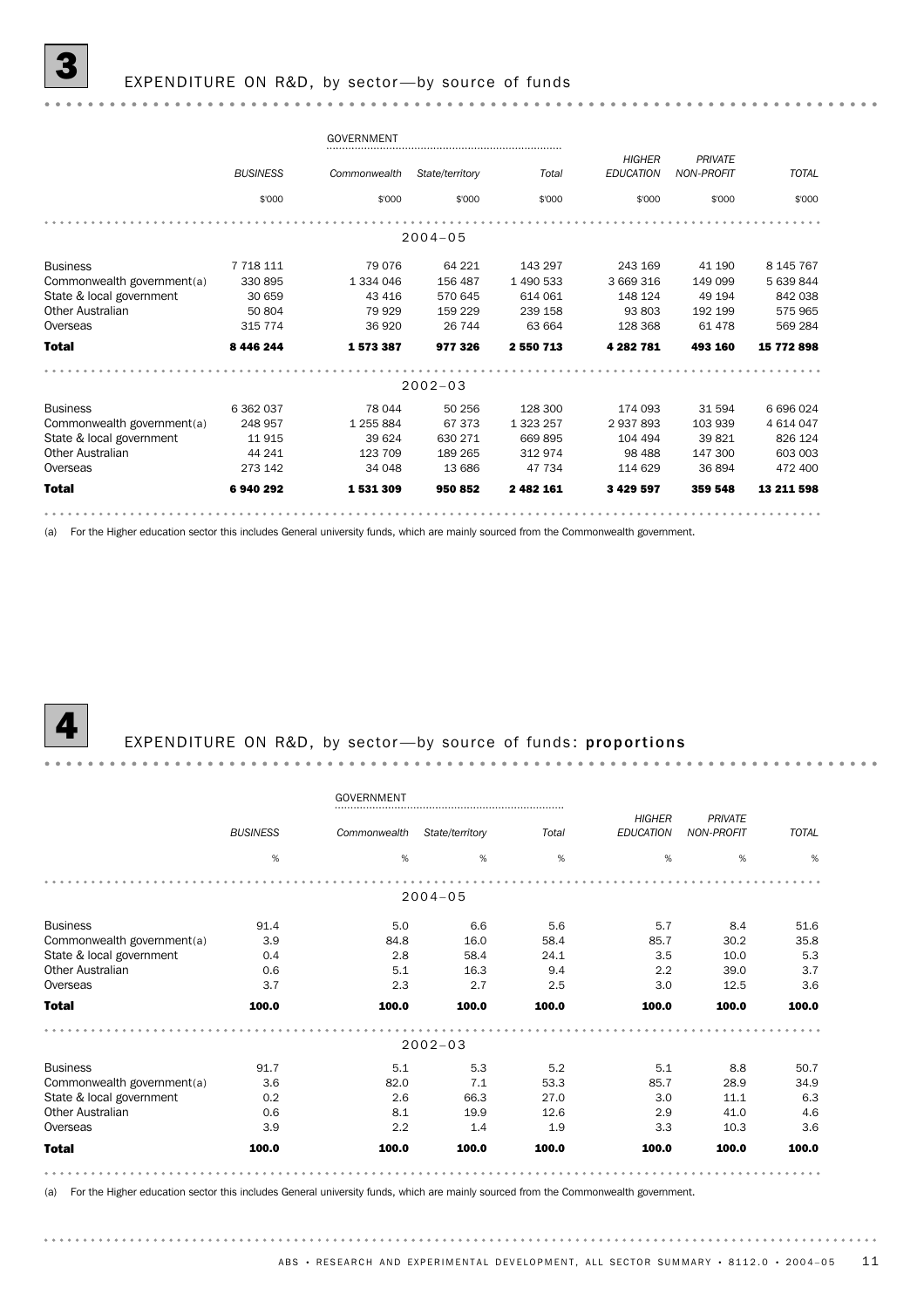#### EXPENDITURE ON R&D, by sector-by type of activity

#### GOVERNMENT *PRIVATE HIGHER BUSINESS Commonwealth State/territory Total TOTAL NON-PROFIT EDUCATION* \$'000 \$'000 \$'000 \$'000 \$'000 \$'000 \$'000 . . . . . . . . . . . . . . . . . . . . 2004–05 Pure basic research 69 927 82 222 54 930 137 153 1 229 796 47 320 1 484 196<br>
Strategic basic research 321 950 541 136 213 056 754 192 978 809 186 141 2 241 091<br>
Applied research 2 607 541 736 066 585 832 1 321 897 1 745 59 Strategic basic research 321 950 541 136 213 056 754 192 978 809 186 141 2 241 091 Applied research 2 607 541 736 066 585 832 1 321 897 1 745 599 198 234 5 873 271 Experimental development 5 446 827 213 963 123 508 337 471 328 578 61 465 6 174 341 Total 8 446 244 1 573 387 977 326 2 550 713 4 282 781 493 160 15 772 898 2002–03 Pure basic research 56 402 99 014 53 213 152 227 975 286 62 692 1 246 607 Strategic basic research 312 676 471 025 131 482 602 507 802 881 150 155 1 868 219 Applied research 1 727 659 689 375 648 877 1 338 252 1 390 706 109 485 4 566 101 Experimental development 4 843 555 271 895 117 280 389 176 260 725 37 216 5 530 671 Total 6 940 292 1 531 309 950 852 2 482 161 3 429 597 359 548 13 211 598

### EXPENDITURE ON R&D, by sector-by type of activity: proportions

|                          |                 | GOVERNMENT   |                 |       |                                   |                                     |              |
|--------------------------|-----------------|--------------|-----------------|-------|-----------------------------------|-------------------------------------|--------------|
|                          | <b>BUSINESS</b> | Commonwealth | State/territory | Total | <b>HIGHER</b><br><b>EDUCATION</b> | <b>PRIVATE</b><br><b>NON-PROFIT</b> | <b>TOTAL</b> |
|                          | $\%$            | %            | %               | %     | %                                 | %                                   | %            |
|                          |                 |              | $2004 - 05$     |       |                                   |                                     |              |
| Pure basic research      | 0.8             | 5.2          | 5.6             | 5.4   | 28.7                              | 9.6                                 | 9.4          |
| Strategic basic research | 3.8             | 34.4         | 21.8            | 29.6  | 22.9                              | 37.7                                | 14.2         |
| Applied research         | 30.9            | 46.8         | 59.9            | 51.8  | 40.8                              | 40.2                                | 37.2         |
| Experimental development | 64.5            | 13.6         | 12.6            | 13.2  | 7.7                               | 12.5                                | 39.1         |
| <b>Total</b>             | 100.0           | 100.0        | 100.0           | 100.0 | 100.0                             | 100.0                               | 100.0        |
|                          |                 |              | $2002 - 03$     |       |                                   |                                     |              |
| Pure basic research      | 0.8             | 6.5          | 5.6             | 6.1   | 28.4                              | 17.4                                | 9.4          |
| Strategic basic research | 4.5             | 30.8         | 13.8            | 24.3  | 23.4                              | 41.8                                | 14.1         |
| Applied research         | 24.9            | 45.0         | 68.2            | 53.9  | 40.6                              | 30.5                                | 34.6         |
| Experimental development | 69.8            | 17.8         | 12.3            | 15.7  | 7.6                               | 10.4                                | 41.9         |
| <b>Total</b>             | 100.0           | 100.0        | 100.0           | 100.0 | 100.0                             | 100.0                               | 100.0        |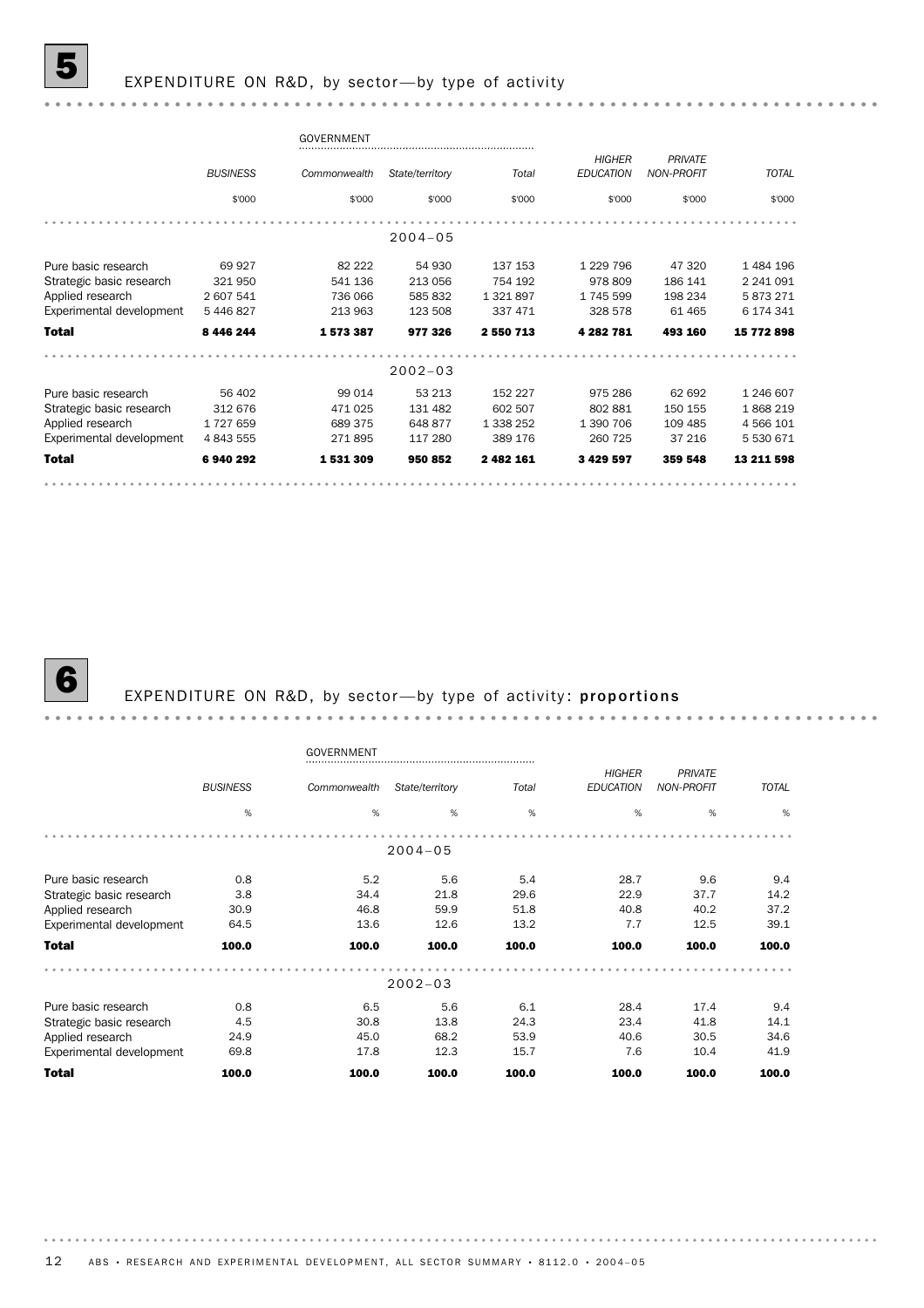#### GOVERNMENT *PRIVATE HIGHER BUSINESS Commonwealth State/territory Total TOTAL NON-PROFIT EDUCATION* \$'000 \$'000 \$'000 \$'000 \$'000 \$'000 \$'000 2004–05 New South Wales 3 156 963 261 648 298 996 560 644 1 192 817 137 072 5 047 496<br>Victoria 31 31 2405 046 406 158 201 924 608 082 1 052 611 271 987 4 337 726 Victoria 2 405 046 406 158 201 924 608 082 1 052 611 271 987 4 337 726 Queensland 1 037 227 159 426 234 938 394 364 715 574 13 052 2 160 217 South Australia 530 341 242 266 104 552 346 818 325 383 7 028 1 209 570 Western Australia 1 051 191 105 607 100 974 206 580 442 283 37 866 1 737 920 Tasmania 73 580 109 453 3 564 113 017 83 672 199 270 468 Northern Territory 30 857 28 205 24 671 52 876 33 022 np np Australian Capital Territory 75 979 257 319 2 851 260 170 437 420 3 199 776 768 Australian External Territories — 545 — 545 — — 545 Overseas 85 060 2 761 4 856 7 616 — np np Total 8 446 244 1 573 387 977 326 2 550 713 4 282 781 493 160 15 772 898 2002–03 New South Wales 2715 399 267 382 270 693 538 075 991 884 76 168 4 321 527 Victoria 2 048 823 2019 2019 202 210 030 300 010<br>Victoria 2 048 823 374 968 170 277 545 246 863 174 231 474 3 688 717<br>Queensland 819 756 147 701 255 288 402 989 574 285 9 647 1 806 677 Queensland 819 756 147 701 255 288 402 989 574 285 9 647 1 806 677 South Australia 539 969 225 466 96 617 322 082 257 957 6 135 1 126 143 Northern Australia and the 1990 108 114 197 213<br>
Northern Territory 13 588 535<br>
Northern Territory 13 155<br>
29 6 117 22 388 1104 252<br>
29 6 117 22 388 1104 252<br>
29 6 117 22 388 1104 252<br>
29 6 117 22 388 1104 252<br>
29 6 117 22 Western Australia 588 535 89 099 108 114 197 213 296 117 22 388 1 104 252 Tasmania 60 862 109 668 8 801 118 469 67 714 235 247 280 Australian Capital Territory 43 155 290 553 6 528 297 081 351 136 np np Australian External Territories np 4 379 564 4 943 — — np Overseas 83 452 1 472 4 531 6 003 — 3 528 92 983 Total 6 940 292 1 531 309 950 852 2 482 161 3 429 597 359 548 13 211 598

np not available for publication but included in totals where applicable, unless

nil or rounded to zero (including null cells) (a) See paragraph 9 of the Explanatory notes.

otherwise indicated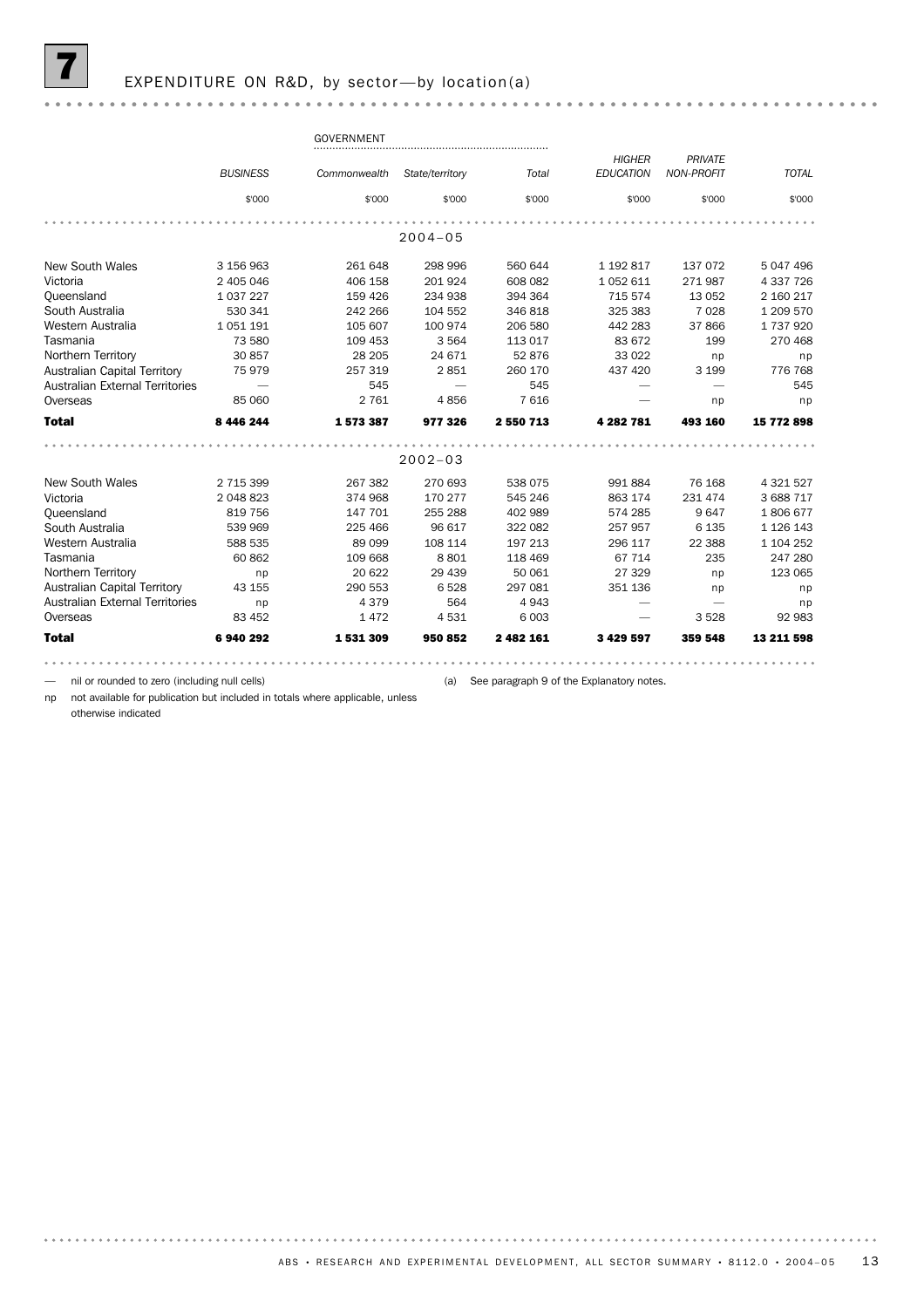|                                        |                 | <b>GOVERNMENT</b> |                 |       |                  |                          |              |
|----------------------------------------|-----------------|-------------------|-----------------|-------|------------------|--------------------------|--------------|
|                                        |                 |                   |                 |       | <b>HIGHER</b>    | <b>PRIVATE</b>           |              |
|                                        | <b>BUSINESS</b> | Commonwealth      | State/territory | Total | <b>EDUCATION</b> | <b>NON-PROFIT</b>        | <b>TOTAL</b> |
|                                        | %               | %                 | %               | %     | %                | %                        | %            |
|                                        |                 |                   |                 |       |                  |                          |              |
|                                        |                 |                   | $2004 - 05$     |       |                  |                          |              |
| <b>New South Wales</b>                 | 37.4            | 16.6              | 30.6            | 22.0  | 27.9             | 27.8                     | 32.0         |
| Victoria                               | 28.5            | 25.8              | 20.7            | 23.8  | 24.6             | 55.2                     | 27.5         |
| Queensland                             | 12.3            | 10.1              | 24.0            | 15.5  | 16.7             | 2.6                      | 13.7         |
| South Australia                        | 6.3             | 15.4              | 10.7            | 13.6  | 7.6              | 1.4                      | 7.7          |
| Western Australia                      | 12.4            | 6.7               | 10.3            | 8.1   | 10.3             | 7.7                      | 11.0         |
| Tasmania                               | 0.9             | 7.0               | 0.4             | 4.4   | 2.0              | $\overline{\phantom{0}}$ | 1.7          |
| Northern Territory                     | 0.4             | 1.8               | 2.5             | 2.1   | 0.8              | np                       | np           |
| <b>Australian Capital Territory</b>    | 0.9             | 16.4              | 0.3             | 10.2  | 10.2             | 0.6                      | 4.9          |
| <b>Australian External Territories</b> |                 |                   |                 |       |                  | -                        |              |
| Overseas                               | 1.0             | 0.2               | 0.5             | 0.3   |                  | np                       | np           |
| <b>Total</b>                           | 100.0           | 100.0             | 100.0           | 100.0 | 100.0            | 100.0                    | 100.0        |
|                                        |                 |                   |                 |       |                  |                          |              |
|                                        |                 |                   | $2002 - 03$     |       |                  |                          |              |
| <b>New South Wales</b>                 | 39.1            | 17.5              | 28.5            | 21.7  | 28.9             | 21.2                     | 32.7         |
| Victoria                               | 29.5            | 24.5              | 17.9            | 22.0  | 25.2             | 64.4                     | 27.9         |
| Queensland                             | 11.8            | 9.6               | 26.8            | 16.2  | 16.7             | 2.7                      | 13.7         |
| South Australia                        | 7.8             | 14.7              | 10.2            | 13.0  | 7.5              | 1.7                      | 8.5          |
| Western Australia                      | 8.5             | 5.8               | 11.4            | 7.9   | 8.6              | 6.2                      | 8.4          |
| Tasmania                               | 0.9             | 7.2               | 0.9             | 4.8   | 2.0              | 0.1                      | 1.9          |
| Northern Territory                     | np              | 1.3               | 3.1             | 2.0   | 0.8              | np                       | 0.9          |
| Australian Capital Territory           | 0.6             | 19.0              | 0.7             | 12.0  | 10.2             | np                       | np           |
| <b>Australian External Territories</b> | np              | 0.3               | 0.1             | 0.2   |                  |                          | np           |
| Overseas                               | 1.2             | 0.1               | 0.5             | 0.2   |                  | 1.0                      | 0.7          |
| <b>Total</b>                           | 100.0           | 100.0             | 100.0           | 100.0 | 100.0            | 100.0                    | 100.0        |
|                                        |                 |                   |                 |       |                  |                          |              |

— nil or rounded to zero (including null cells) (a) See paragraph 9 of the Explanatory notes.

np not available for publication but included in totals where applicable,

unless otherwise indicated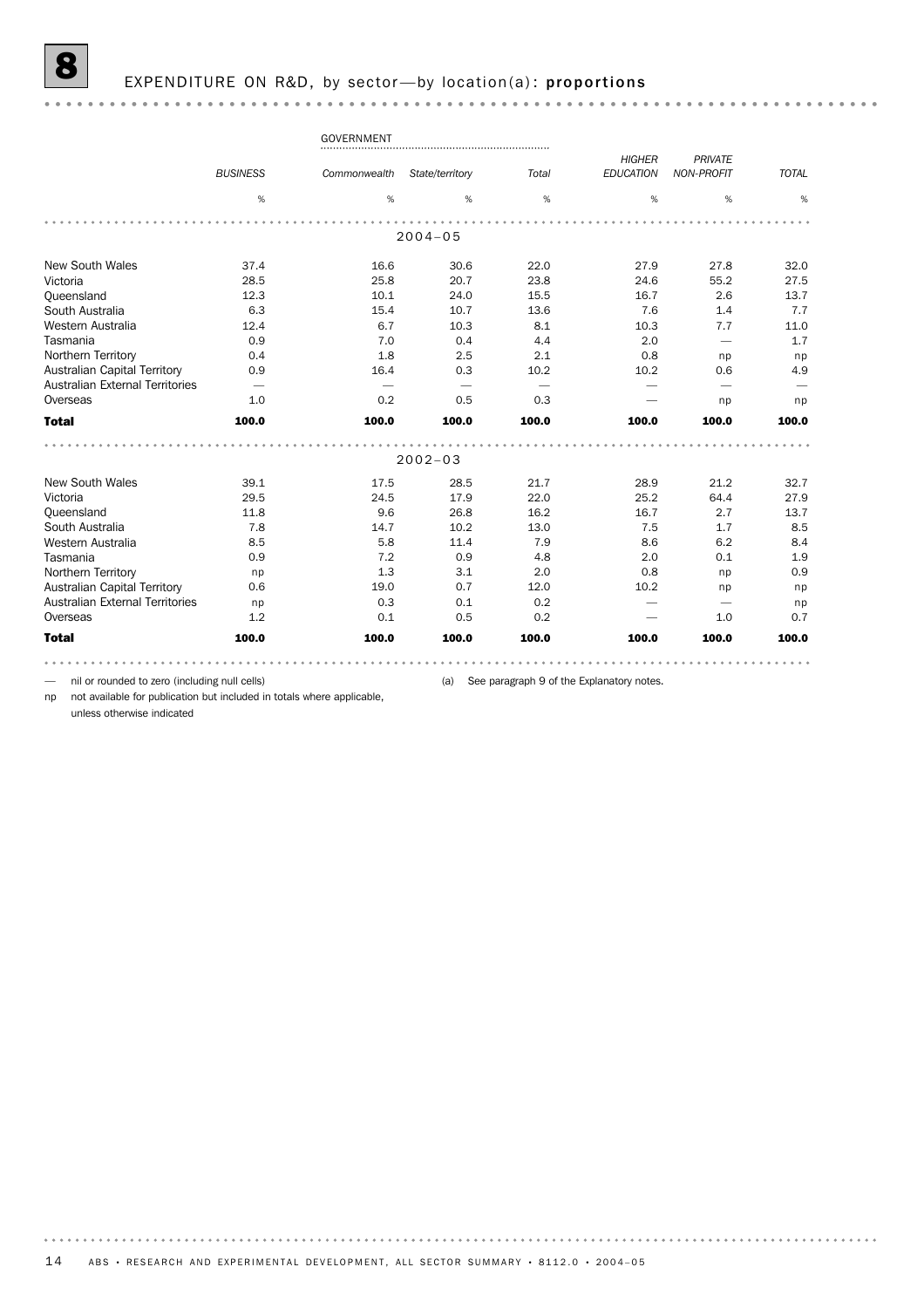#### EXPENDITURE ON R&D, by sector-by socio- economic objective

#### GOVERNMENT *HIGHER PRIVATE BUSINESS Commonwealth State/territory Total TOTAL NON-PROFIT EDUCATION* \$'000 \$'000 \$'000 \$'000 \$'000 \$'000 \$'000 . . . . . . . . . . . . 2004–05 DEFENCE 263 620 309 367 — 309 367 28 857 — 601 844 ECONOMIC DEVELOPMENT Plant production & plant primary products 108 091 131 385 206 154 337 539 145 694 np np Animal prod. & animal primary products 52 689 99 692 186 855 286 547 88 120 - 427 356 Mineral resources (excl. energy)  $771\,064$  91 103 6 331 97 434 62 105 - 930 602 Energy resources 660 240 59 251 6 526 65 777 41 108 — 767 125 Energy supply 233 433 32 505 2 072 34 577 40 052 — 308 062 Manufacturing 3 259 869 217 025 15 725 232 750 262 808 np np Construction 368 560 41 872 4 012 45 884 67 560 — 482 005 Transport 153 101 8 604 4 224 12 828 35 675 — 201 604 Information & communication services 1 200 955 66 808 2 112 68 920 212 528 45 1 482 448 Commercial services & tourism 0955 187 664 956 189 6464 1 199 7 663 71 821 np np Economic framework 20 284 55 123 3 114 58 237 216 014 86 294 620 *Total 7 783 473 809 830 438 325 1 248 156 1 243 485 6 728 10 281 842* **SOCIETY** Health 277 159 46 824 302 275 349 098 1 196 995 458 738 2 281 991 Education & training 14 495 1315 1316 1316 15076 195127 np Social development & community services 32 406 36 629 32 581 69 210 466 046 np np<br>70tal 324 060 84 767 338 617 423 384 1 858 168 484 195 3 089 807 *Total 324 060 84 767 338 617 423 384 1 858 168 484 195 3 089 807* ENVIRONMENT Environmental policy frameworks & other aspects 7 697 24 959 19 637 44 596 39 443 np np Environmental management 62 203 306 679 165 803 472 482 257 567 np np *Total 69 900 331 638 185 440 517 078 297 010 2 237 886 226* NON-ORIENTED RESEARCH 5 191 37 784 14 944 52 728 855 260 — 913 179 Total 8 446 244 1 573 387 977 326 2 550 713 4 282 781 493 160 15 772 898 2002–03 DEFENCE 232 973 283 854 — 283 854 10 942 — 527 769 ECONOMIC DEVELOPMENT Plant production & plant primary products at  $75\,910$  125 260 252 100 377 360 115 779 np np np Animal prod. & animal primary products 44 058 96 072 181 488 277 560 76 649 np np Mineral resources (excl. energy) 594 477 90 091 7 561 97 652 58 824 — 750 952 Energy resources  $\frac{36506}{186290}$  454 152 56 506 2 468 58 973 35 032  $-$  548 157<br>
Frieral supply supply Energy supply 186 290 26 345 37 26 382 40 567 np np Manufacturing 2 673 730 209 542 23 899 233 441 200 628 5 155 3 112 954 Construction 227 093 34 554 3 894 38 448 62 132 53 327 726 Transport 103 719 3 759 11 527 15 286 28 538 np np Information & communication services 1 206 506 49 750 3 140 52 890 161 797 np np Commercial services & tourism 801 004 12 987 14 072 27 059 42 586 4 870 653 Economic framework 13 485 131 286 4 372 135 658 169 314 155 318 612 *Total 6 380 424 836 152 504 557 1 340 710 991 845 11 211 8 724 189* **SOCIETY** Health 226 451 24 943 203 046 227 989 970 399 323 956 1 748 795 Education & training 13 346 1946 9 775 11 721 160 840 20094 206 001 Social development & community services 26 224 30 939 28 981 59 919 342 985 1 855 430 984 *Total 266 021 57 828 241 801 299 629 1 474 224 345 905 2 385 779* ENVIRONMENT Environmental policy frameworks & other aspects 16 940 17 592 18 060 35 652 34 343 np np Environmental management 38 206 302 997 170 082 473 079 186 730 np np *Total 55 146 320 589 188 142 508 731 221 074 1 676 786 627* NON-ORIENTED RESEARCH 5 728 32 886 16 351 49 237 731 512 756 787 234 Total 6 940 292 1 531 309 950 852 2 482 161 3 429 597 359 548 13 211 598

— nil or rounded to zero (including null cells)

np not available for publication but included in totals where applicable, unless otherwise indicated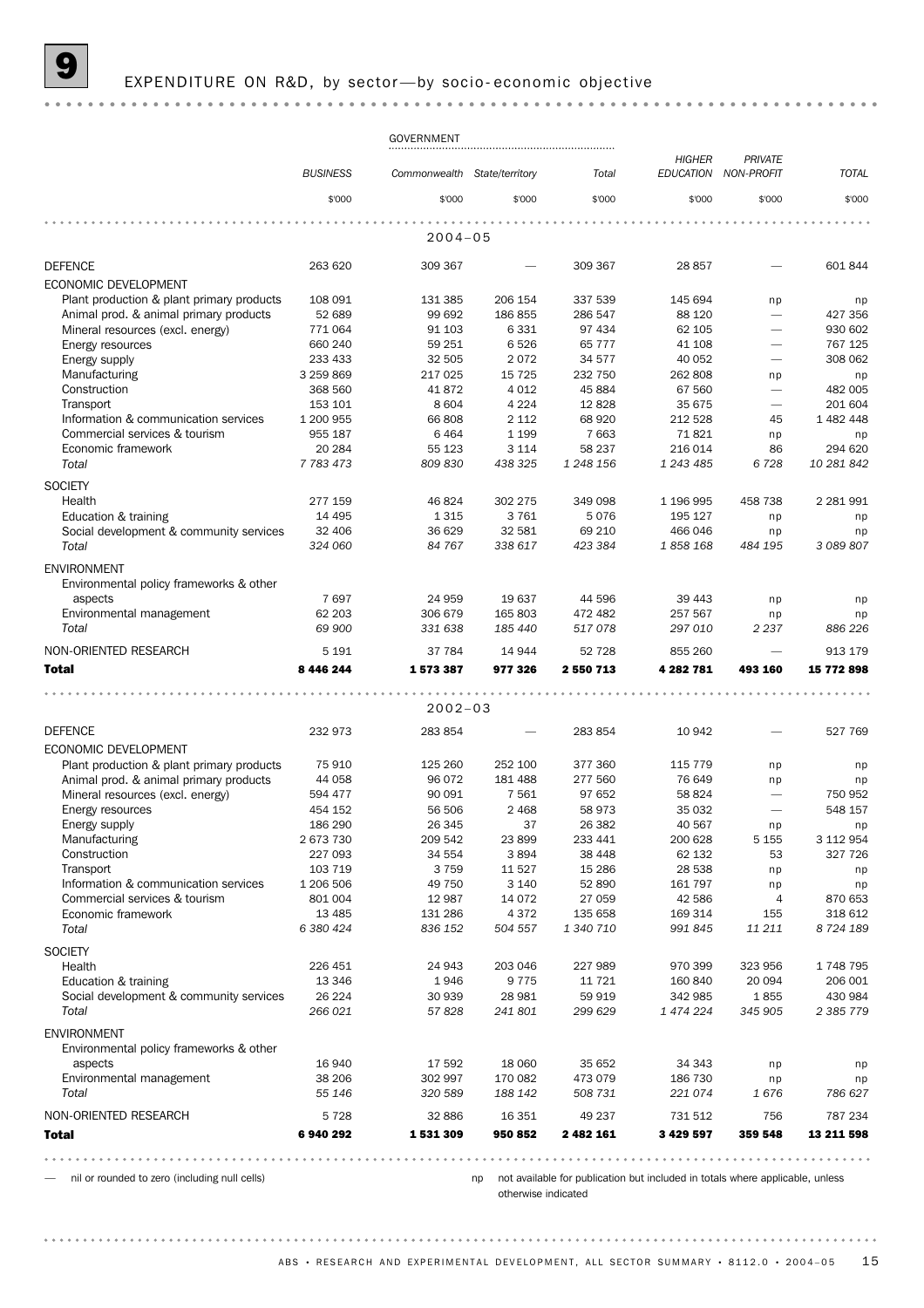#### EXPENDITURE ON R&D, by sector-by socio-economic objective: proportions

#### GOVERNMENT *HIGHER PRIVATE BUSINESS Commonwealth State/territory Total TOTAL NON-PROFIT EDUCATION* % % % % % % % . . . . . . . . . . . . . . . . . 2004–05 DEFENCE 3.1 19.7 — 12.1 0.7 — 3.8 ECONOMIC DEVELOPMENT Plant production & plant primary products 1.3 8.4 21.1 13.2 3.4 np np np Animal prod. & animal primary products 0.6 6.3 19.1 11.2 2.1 – 2.7 Mineral resources (excl. energy) 5.8 5.8 0.6 3.8 1.5 – 5.9 Energy resources 7.8 3.8 0.7 2.6 1.0 — 4.9 Energy supply 2.8 2.1 0.2 1.4 0.9 — 2.0 Manufacturing 38.6 13.8 1.6 9.1 6.1 np np  $\text{Construction} \quad 4.4 \quad 2.7 \quad 0.4 \quad 1.8 \quad 1.6 \quad - \quad 3.1$  $\rm{Transport}$  , the contract of the contract of the contract of the contract of the contract of the contract of the contract of the contract of the contract of the contract of the contract of the contract of the contract of the Information & communication services  $14.2$   $4.2$   $0.2$   $2.7$   $5.0$   $9.4$ Commercial services & tourism 11.3 0.4 0.1 0.3 1.7 np np np Economic framework **0.2** 0.2 3.5 0.3 2.3 5.0 — 1.9 *Total 92.2 51.5 44.8 48.9 29.0 1.4 65.2* SOCIETY<br>Health Health 3.3 3.0 30.9 13.7 27.9 93.0 14.5 Education & training  $\begin{array}{cccc} 0.2 & 0.1 & 0.4 & 0.2 & 4.6 & \text{np} & \text{np} \end{array}$ Social development & community services  $0.4$  2.3 3.3 2.7 10.9 np np np *Total 3.8 5.4 34.6 16.6 43.4 98.2 19.6* ENVIRONMENT Environmental policy frameworks & other aspects 0.1 1.6 2.0 1.7 0.9 np np Environmental management and the control or control or the control or the control or the control or control or the control or the control or the control or the control or the control or the control or the control or contro *Total 0.8 21.1 19.0 20.3 6.9 0.5 5.6* NON-ORIENTED RESEARCH 0.1 2.4 1.5 2.1 20.0 — 5.8 Total 100.0 100.0 100.0 100.0 100.0 100.0 100.0 2002–03 DEFENCE 3.4 18.5 — 11.4 0.3 — 4.0 ECONOMIC DEVELOPMENT Plant production & plant primary products  $1.1$  8.2 26.5 15.2 3.4 np np np Animal prod. & animal primary products and the contract o.6 and the contract o.6 contract o.63 to 11.2 2.2 np np np Mineral resources (excl. energy) 8.6 5.9 0.8 3.9 1.7 – 5.7 Energy resources and the set of  $6.5$   $3.7$   $0.3$   $2.4$   $1.0$   $4.1$ Energy supply 2.7 1.7 — 1.1 1.2 np np Manufacturing 38.5 13.7 2.5 9.4 5.8 1.4 23.6 Construction 3.3 2.3 0.4 1.5 1.8 — 2.5 Transport 1.5 0.2 1.2 0.6 0.8 np np Information & communication services  $17.4$  3.2 0.3 2.1 4.7 np np np Commercial services & tourism 11.5 0.8 1.5 1.1 1.2 — 6.6 Economic framework 0.2 8.6 0.5 5.5 4.9 — 2.4 *Total 91.9 54.6 53.1 54.0 28.9 3.1 66.0* **SOCIETY** Health 3.3 1.6 21.4 9.2 28.3 90.1 13.2 Education & training 0.2 0.1 1.0 0.5 4.7 5.6 1.6 Social development & community services  $0.4$  2.0 3.0 2.4 10.0 0.5 3.3 *Total 3.8 3.8 25.4 12.1 43.0 96.2 18.1* ENVIRONMENT Environmental policy frameworks & other aspects 0.2 1.1 1.9 1.4 1.0 np np Environmental management 0.6 19.8 17.9 19.1 5.4 np np *Total 0.8 20.9 19.8 20.5 6.4 0.5 6.0* NON-ORIENTED RESEARCH 0.1 2.1 1.7 2.0 21.3 0.2 6.0 Total 100.0 100.0 100.0 100.0 100.0 100.0 100.0

— nil or rounded to zero (including null cells)

np not available for publication but included in totals where applicable, unless otherwise indicated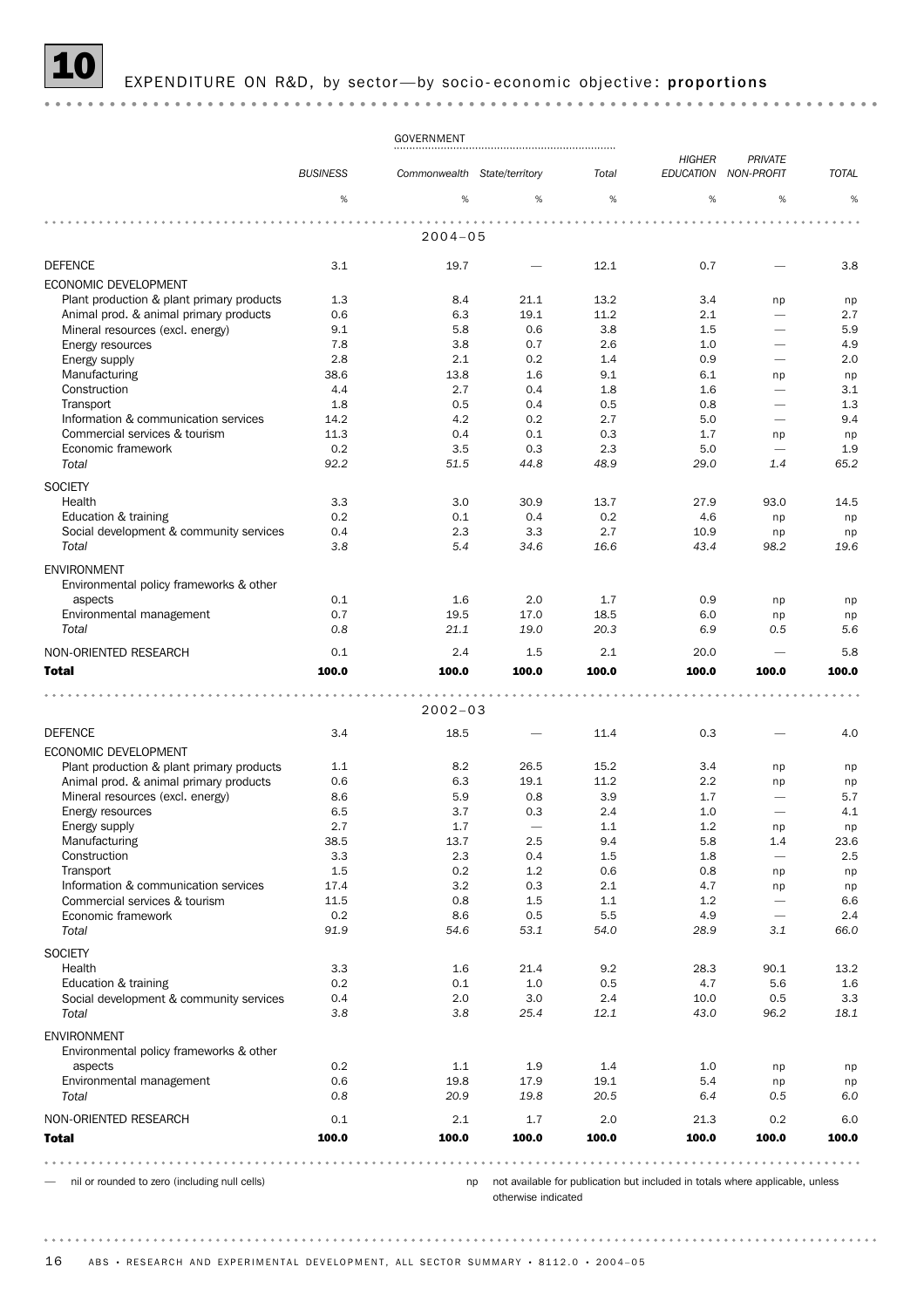#### EXPENDITURE ON R&D, by sector-by research field

#### GOVERNMENT *HIGHER PRIVATE BUSINESS Commonwealth State/territory Total TOTAL NON-PROFIT EDUCATION* \$'000 \$'000 \$'000 \$'000 \$'000 \$'000 \$'000 . . . . . . . . . . . . . . . . 2004–05 Mathematical sciences and the control of the control of the control of the control of the control of the control of the control of the control of the control of the control of the control of the control of the control of t Physical sciences **40 657** 127 307 231 127 537 150 803 - 318 998<br>Chemical sciences 211 721 99 439 13 305 112 745 185 850 np p Chemical sciences 211 721 99 439 13 305 112 745 185 850 np np Earth sciences 119 974 207 288 22 695 229 982 128 196 np np Biological sciences 193 031 165 308 140 295 305 603 450 955 95 887 1 045 477 Information, computing & comm. sciences 2 209 076 123 845 9 447 133 292 204 042 1 730 2 548 139 Engineering & technology **4820 259** 409 565 46422 425 986 473 870 np np Agricultural, veterinary & environ. sciences 224 693 281 700 480 118 761 818 291 847 np np Architecture, urban environment & building 21 746 2 693 1 816 4 509 32 391 - 58 646 Medical & health sciences 648 246 49 714 239 874 289 588 1 082 442 356 705 2 276 982<br>Education 6822 686 3 598 4 465 150 423 np pp Education 6 822 866 3 598 4 465 150 423 np np Economics 5 915 37 108 10 401 47 509 103 218 np np Commerce, management, tourism & services 22 530 3 615 2 948 6 563 192 965 103 222 161 Policy & political science 18 027 np 104 125 529 76 661 np 78 027 Studies in human society **823** 12 940 5 077 18 017 144 525 2 096 165 462 Behavioural & cognitive sciences 662 7 446 1 132 8 577 148 285 1 516 159 240 Law, justice & law enforcement https://www.inp 11 780 18 630 30 411 84 956 – np Journalism, librarianship & curatorial studies np 1 047 559 1 606 17 567 — np The arts 5 190 185 559 744 87 376 — 93 311 Language & culture 41 305 — 305 82 643 — 82 989 History & archaeology np 959 494 1 453 74 242 22 np Philosophy & religion and the control of the control of the control of the control of the control of the control of the control of the control of the control of the control of the control of the control of the control of t Total 8 446 244 1 573 387 977 326 2 550 713 4 282 781 493 160 15 772 898 2002–03 Mathematical sciences and the set of the set of the set of the set of the set of the set of the set of the set o<br>  $49501$  119 212 424 119 636 129 350 np np np Physical sciences 49 501 119 212 424 119 636 129 350 np np Chemical sciences 202 666 104 910 16 867 121 777 155 227 4 045 483 715<br>
Earth sciences 120 784 203 871 38 588 242 459 114 108 - 477 351 Earth sciences 120 784 203 871 38 588 242 459 114 108 — 477 351 Biological sciences 189 849 161 720 101 699 263 418 410 155 104 560 967 982 Information, computing & comm. sciences 1 893 760 165 024 16 663 181 687 144 133 4 844 2 224 425 Engineering & technology 3806 435 393 069 31 374 424 444 374 546 1 465 4 606 890 Agricultural, veterinary & environ. sciences 196 562 243 508 517 798 761 306 235 190 2 087 1 195 144 Architecture, urban environment & building 37 351 2 384 881 3 266 20 509 np np Medical & health sciences 378 267 25 964 172 448 198 411 863 816 220 796 1 661 290<br>Education 2 854 831 8 307 9 138 128 357 np Education 2 854 831 8 307 9 138 128 357 np np Economics 5 539 49 982 7 736 57 717 83 788 101 147 146 Commerce, management, tourism & services 23 367 3 051 3 538 6 588 137 227 53 167 235 Policy & political science — 523 3 089 3 611 53 529 632 57 772 Studies in human society 107 107 8 733 5 375 14 109 111 448 1 206 126 870 Behavioural & cognitive sciences 583 9 105 2 302 11 407 113 275 933 126 198 Law, justice & law enforcement np 7 116 8 956 16 071 65 764 np 82 896 Journalism, librarianship & curatorial studies np 526 519 1 444 12 834 — np<br>The arts 1 938 66 256 — 68 641 The arts 1 447 40 898 938 66 256 — 68 641  $\Box$ Language & culture  $\Box$  1.1 mp  $\Box$   $\Box$  886 886 64 129  $\Box$  np History & archaeology np 2 204 3 641 5 845 55 499 — np

Total 6 940 292 1 531 309 950 852 2 482 161 3 429 597 359 548 13 211 598 Philosophy & religion and the control of the control of the control of the control of the control of the control of the control of the control of the control of the control of the control of the control of the control of t

— nil or rounded to zero (including null cells)

np not available for publication but included in totals where applicable, unless otherwise indicated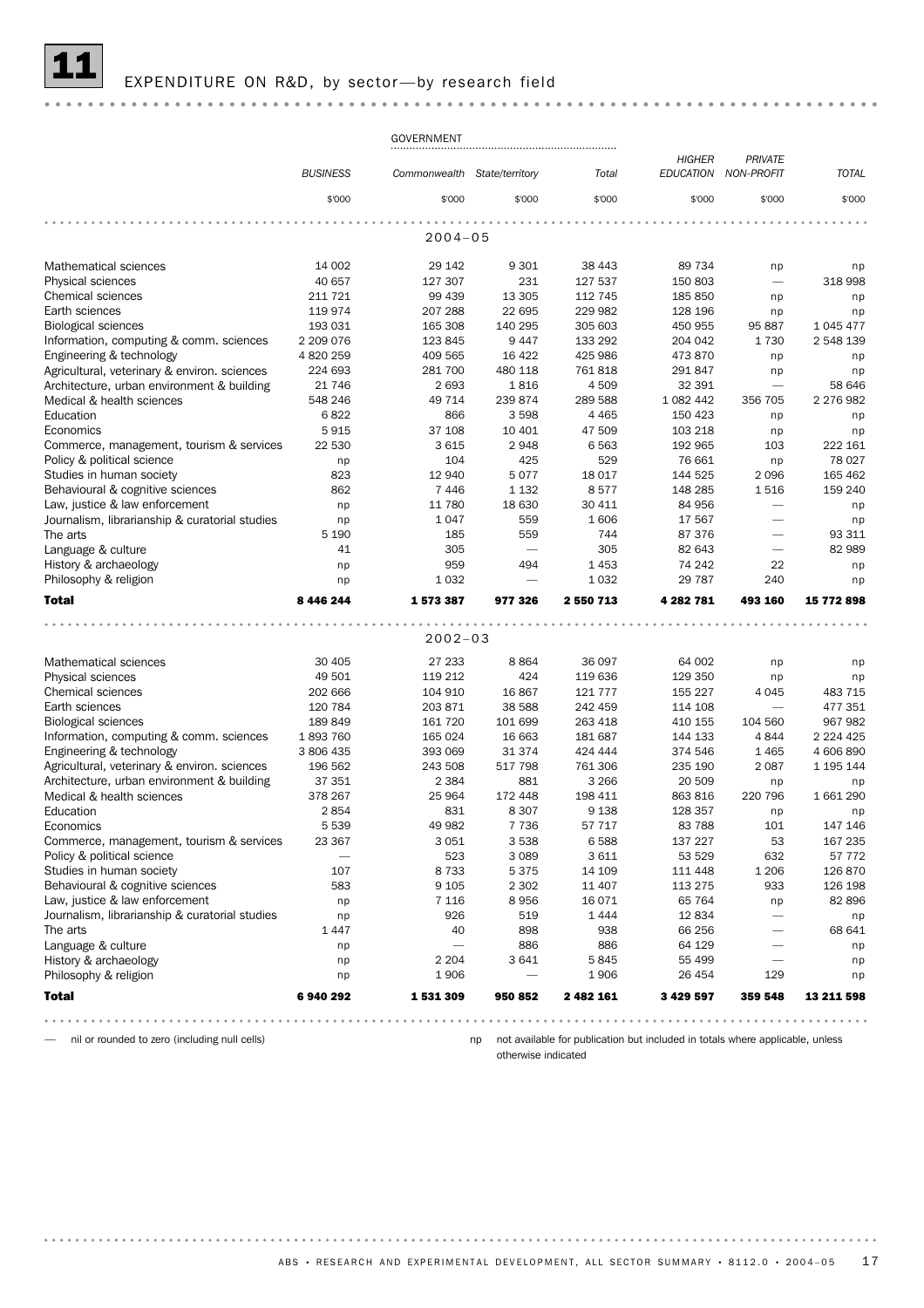## EXPENDITURE ON R&D, by sector-by research field: proportions

## 

|                                                |                          | <b>GOVERNMENT</b>            |                                 |                                 |                  |                                 |              |
|------------------------------------------------|--------------------------|------------------------------|---------------------------------|---------------------------------|------------------|---------------------------------|--------------|
|                                                |                          |                              |                                 |                                 | <b>HIGHER</b>    | <b>PRIVATE</b>                  |              |
|                                                | <b>BUSINESS</b>          | Commonwealth State/territory |                                 | Total                           | <b>EDUCATION</b> | <b>NON-PROFIT</b>               | <b>TOTAL</b> |
|                                                |                          |                              |                                 |                                 |                  |                                 |              |
|                                                | %                        | %                            | %                               | %                               | %                | %                               | %            |
|                                                |                          |                              |                                 |                                 |                  |                                 |              |
|                                                |                          | $2004 - 05$                  |                                 |                                 |                  |                                 |              |
|                                                |                          |                              |                                 |                                 |                  |                                 |              |
| Mathematical sciences                          | 0.2                      | 1.9                          | 1.0                             | 1.5                             | 2.1              | np                              | np           |
| Physical sciences                              | 0.5                      | 8.1                          | $\overbrace{\phantom{1232211}}$ | 5.0                             | 3.5              | $\overbrace{\phantom{1232211}}$ | 2.0          |
| <b>Chemical sciences</b>                       | 2.5                      | 6.3                          | 1.4                             | 4.4                             | 4.3              | np                              | np           |
| Earth sciences                                 | 1.4                      | 13.2                         | 2.3                             | 9.0                             | 3.0              | np                              | np           |
| Biological sciences                            | 2.3                      | 10.5                         | 14.4                            | 12.0                            | 10.5             | 19.4                            | 6.6          |
| Information, computing & comm. sciences        | 26.2                     | 7.9                          | 1.0                             | 5.2                             | 4.8              | 0.4                             | 16.2         |
| Engineering & technology                       | 57.1                     | 26.0                         | 1.7                             | 16.7                            | 11.1             | np                              | np           |
| Agricultural, veterinary & environ. sciences   | 2.7                      | 17.9                         | 49.1                            | 29.9                            | 6.8              | np                              | np           |
| Architecture, urban environment & building     | 0.3                      | 0.2                          | 0.2                             | 0.2                             | 0.8              |                                 | 0.4          |
| Medical & health sciences                      | 6.5                      | 3.2                          | 24.5                            | 11.4                            | 25.3             | 72.3                            | 14.4         |
| Education                                      | 0.1                      | 0.1                          | 0.4                             | 0.2                             | 3.5              | np                              | np           |
| Economics                                      | 0.1                      | 2.4                          | 1.1                             | 1.9                             | 2.4              | np                              | np           |
| Commerce, management, tourism & services       | 0.3                      | 0.2                          | 0.3                             | 0.3                             | 4.5              | $\overline{\phantom{0}}$        | 1.4          |
| Policy & political science                     | np                       |                              |                                 | $\overline{\phantom{0}}$        | 1.8              | np                              | 0.5          |
| Studies in human society                       | $\overline{\phantom{0}}$ | 0.8                          | 0.5                             | 0.7                             | 3.4              | 0.4                             | 1.0          |
| Behavioural & cognitive sciences               | $\overline{\phantom{0}}$ | 0.5                          | 0.1                             | 0.3                             | 3.5              | 0.3                             | 1.0          |
| Law, justice & law enforcement                 | np                       | 0.7                          | 1.9                             | 1.2                             | 2.0              |                                 | np           |
| Journalism, librarianship & curatorial studies | np                       | 0.1                          | 0.1                             | 0.1                             | 0.4              | $\overline{\phantom{0}}$        | np           |
| The arts                                       | 0.1                      |                              | 0.1                             | $\overline{\phantom{m}}$        | 2.0              |                                 | 0.6          |
| Language & culture                             |                          |                              | $\overline{\phantom{0}}$        |                                 | 1.9              |                                 | 0.5          |
| History & archaeology                          | np                       | 0.1                          | 0.1                             | 0.1                             | 1.7              | $\overline{\phantom{0}}$        | np           |
| Philosophy & religion                          | np                       | 0.1                          | $\overline{\phantom{0}}$        |                                 | 0.7              |                                 | np           |
|                                                |                          |                              |                                 |                                 |                  |                                 |              |
|                                                |                          |                              |                                 |                                 |                  | 100.0                           | 100.0        |
| <b>Total</b>                                   | 100.0                    | 100.0                        | 100.0                           | 100.0                           | 100.0            |                                 |              |
|                                                |                          |                              |                                 |                                 |                  |                                 |              |
|                                                |                          | $2002 - 03$                  |                                 |                                 |                  |                                 |              |
| Mathematical sciences                          | 0.4                      | 1.8                          | 0.9                             | 1.5                             | 1.9              | np                              | np           |
| Physical sciences                              | 0.7                      | 7.8                          | $\overline{\phantom{0}}$        | 4.8                             | 3.8              | np                              | np           |
| Chemical sciences                              | 2.9                      | 6.9                          | 1.8                             | 4.9                             | 4.5              | 1.1                             | 3.7          |
| Earth sciences                                 | 1.7                      | 13.3                         | 4.1                             | 9.8                             | 3.3              | $\overline{\phantom{0}}$        | 3.6          |
| Biological sciences                            | 2.7                      | 10.6                         | 10.7                            | 10.6                            | 12.0             | 29.1                            | 7.3          |
| Information, computing & comm. sciences        | 27.3                     | 10.8                         | 1.8                             | 7.3                             | 4.2              | 1.3                             | 16.8         |
| Engineering & technology                       | 54.8                     | 25.7                         | 3.3                             | 17.1                            | 10.9             | 0.4                             | 34.9         |
| Agricultural, veterinary & environ. sciences   | 2.8                      | 15.9                         | 54.5                            | 30.7                            | 6.9              | 0.6                             | 9.0          |
| Architecture, urban environment & building     | 0.5                      | 0.2                          | 0.1                             | 0.1                             | 0.6              | np                              | np           |
| Medical & health sciences                      | 5.5                      | 1.7                          | 18.1                            | 8.0                             | 25.2             | 61.4                            | 12.6         |
| Education                                      |                          | 0.1                          | 0.9                             | 0.4                             | 3.7              | np                              | np           |
| Economics                                      | 0.1                      | 3.3                          | 0.8                             | 2.3                             | 2.4              |                                 | 1.1          |
| Commerce, management, tourism & services       | 0.3                      | 0.2                          | 0.4                             | 0.3                             | 4.0              |                                 | 1.3          |
| Policy & political science                     |                          | $\overline{\phantom{0}}$     | 0.3                             | 0.1                             | 1.6              | 0.2                             | 0.4          |
| Studies in human society                       |                          | 0.6                          | 0.6                             | 0.6                             | 3.2              | 0.3                             | 1.0          |
| Behavioural & cognitive sciences               | -                        | 0.6                          | 0.2                             | 0.5                             | 3.3              | 0.3                             | 1.0          |
| Law, justice & law enforcement                 | np                       | 0.5                          | 0.9                             | 0.6                             | 1.9              | np                              | 0.6          |
| Journalism, librarianship & curatorial studies | np                       | 0.1                          | 0.1                             | 0.1                             | 0.4              | $\overline{\phantom{0}}$        | np           |
| The arts                                       |                          |                              | 0.1                             |                                 | 1.9              |                                 | 0.5          |
| Language & culture                             | np                       | $\overline{\phantom{0}}$     | 0.1                             | $\overbrace{\phantom{1232211}}$ | 1.9              |                                 | np           |
| History & archaeology                          | np                       | 0.1                          | 0.4                             | 0.2                             | 1.6              |                                 | np           |
| Philosophy & religion                          | np                       | 0.1                          |                                 | 0.1                             | 0.8              |                                 | np           |
|                                                |                          |                              |                                 |                                 |                  |                                 |              |
| <b>Total</b>                                   | 100.0                    | 100.0                        | 100.0                           | 100.0                           | 100.0            | 100.0                           | 100.0        |

— nil or rounded to zero (including null cells)

np not available for publication but included in totals where applicable, unless otherwise indicated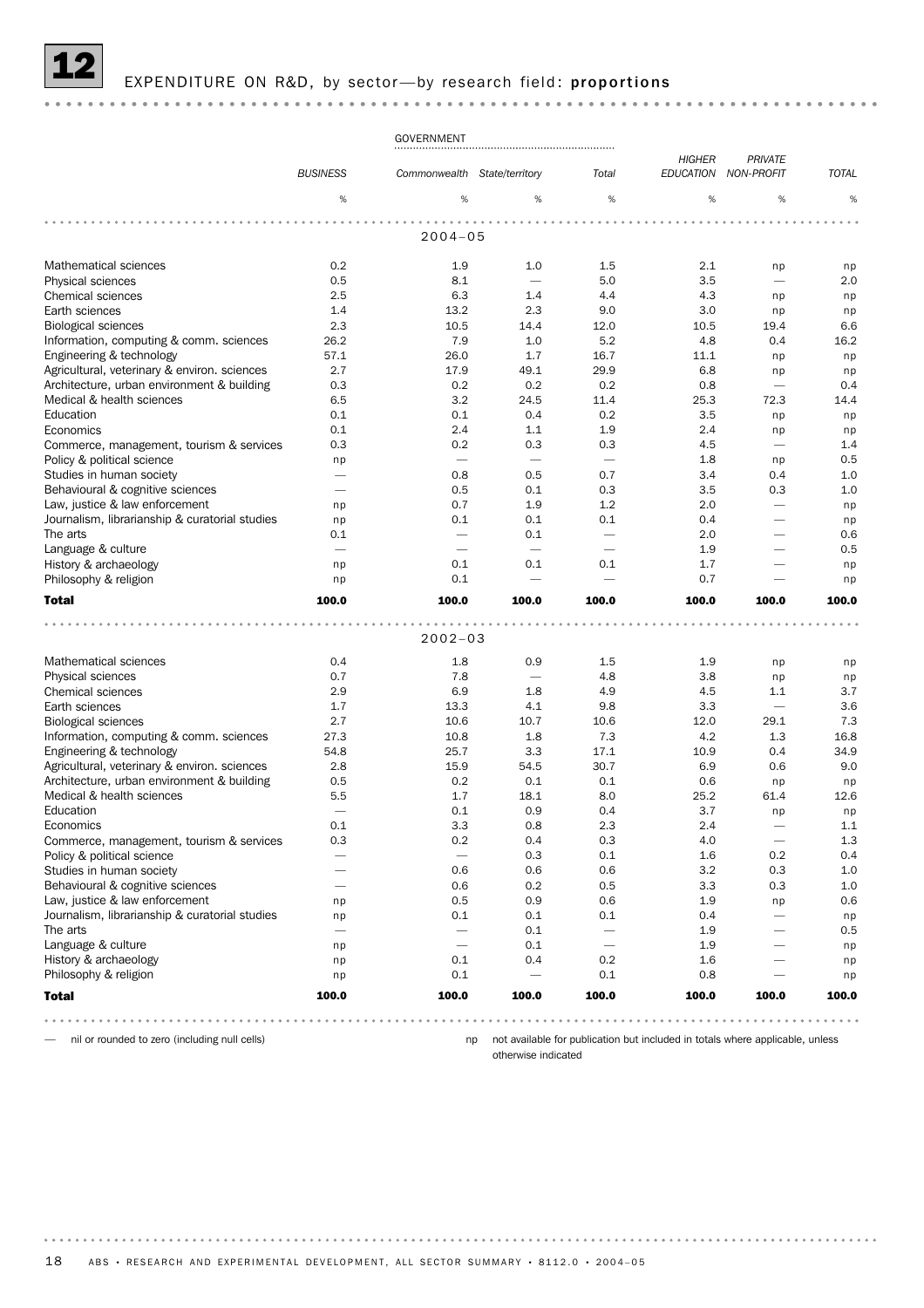## HUMAN RESOURCES DEVOTED TO R&D, by sector-by type of resource

#### GOVERNMENT *PRIVATE HIGHER BUSINESS Commonwealth State/territory Total TOTAL NON-PROFIT EDUCATION* PYE PYE PYE PYE PYE PYE PYE 2004–05 Researchers(a) 22 899 4 203 4 327 8 530 47 734 2 577 81 739<br>
Technicians(b) 12 868 2 863 2 446 5 309 - 823 19 000<br>
Other staff 5 889 2 270 881 3 150 9 075 530 18 645 Researchers(a) 22 899 4 203 4 327 8 530 47 734 2 577 81 739 Technicians(b) 12 868 2 863 2 446 5 309 - 823 19 000 Total 41 656 9 335 7 654 16 989 56 809 3 930 119 384 2002–03 Researchers(a) 20 451 3739 4 297 8 036 4 2 780 1 906 73 173 Total 35 939 10 185 8 357 18 541 49 612 3 117 107 209 Technicians(b) 10 668 4 235 2 863 7 098 — 885 18 651 Other staff 4 819 2 210 1 196 3 407 6 832 325 15 383

— nil or rounded to zero (including null cells)

(b) For the Higher education sector, Technicians are not separately

(a) For the Higher education sector, Researchers include Academics identified and are included in Other staff. and Postgraduate students.



#### HUMAN RESOURCES DEVOTED TO R&D, by sector-by type of resource: proportions

|                |                 | GOVERNMENT   |                 |       |                  |                   |                      |
|----------------|-----------------|--------------|-----------------|-------|------------------|-------------------|----------------------|
|                |                 |              |                 |       | <b>HIGHER</b>    | <b>PRIVATE</b>    |                      |
|                | <b>BUSINESS</b> | Commonwealth | State/territory | Total | <b>EDUCATION</b> | <b>NON-PROFIT</b> | <b>TOTAL</b>         |
|                | $\%$            | %            | %               | %     | %                | %                 | %                    |
|                |                 |              |                 |       |                  |                   |                      |
|                |                 |              | $2004 - 05$     |       |                  |                   |                      |
| Researchers(a) | 55.0            | 45.0         | 56.5            | 50.2  | 84.0             | 65.6              | 68.5                 |
| Technicians(b) | 30.9            | 30.7         | 32.0            | 31.2  |                  | 20.9              | 15.9                 |
| Other staff    | 14.1            | 24.3         | 11.5            | 18.5  | 16.0             | 13.5              | 15.6                 |
| <b>Total</b>   | 100.0           | 100.0        | 100.0           | 100.0 | 100.0            | 100.0             | 100.0                |
|                |                 |              | $2002 - 03$     |       |                  |                   |                      |
|                |                 |              |                 |       |                  |                   |                      |
| Researchers(a) | 56.9            | 36.7         | 51.4            | 43.3  | 86.2             | 61.2              | 68.3                 |
| Technicians(b) | 29.7            | 41.6         | 34.3            | 38.3  |                  | 28.4              | 17.4                 |
| Other staff    | 13.4            | 21.7         | 14.3            | 18.4  | 13.8             | 10.4              | 14.3                 |
| <b>Total</b>   | 100.0           | 100.0        | 100.0           | 100.0 | 100.0            | 100.0             | 100.0                |
| $\cdots$       |                 |              |                 |       |                  |                   | 0.0.0.0<br>$\bullet$ |

— nil or rounded to zero (including null cells)

(b) For the Higher education sector, Technicians are not separately identified and are included in Other staff.

(a) For the Higher education sector, Researchers include Academics and Postgraduate students.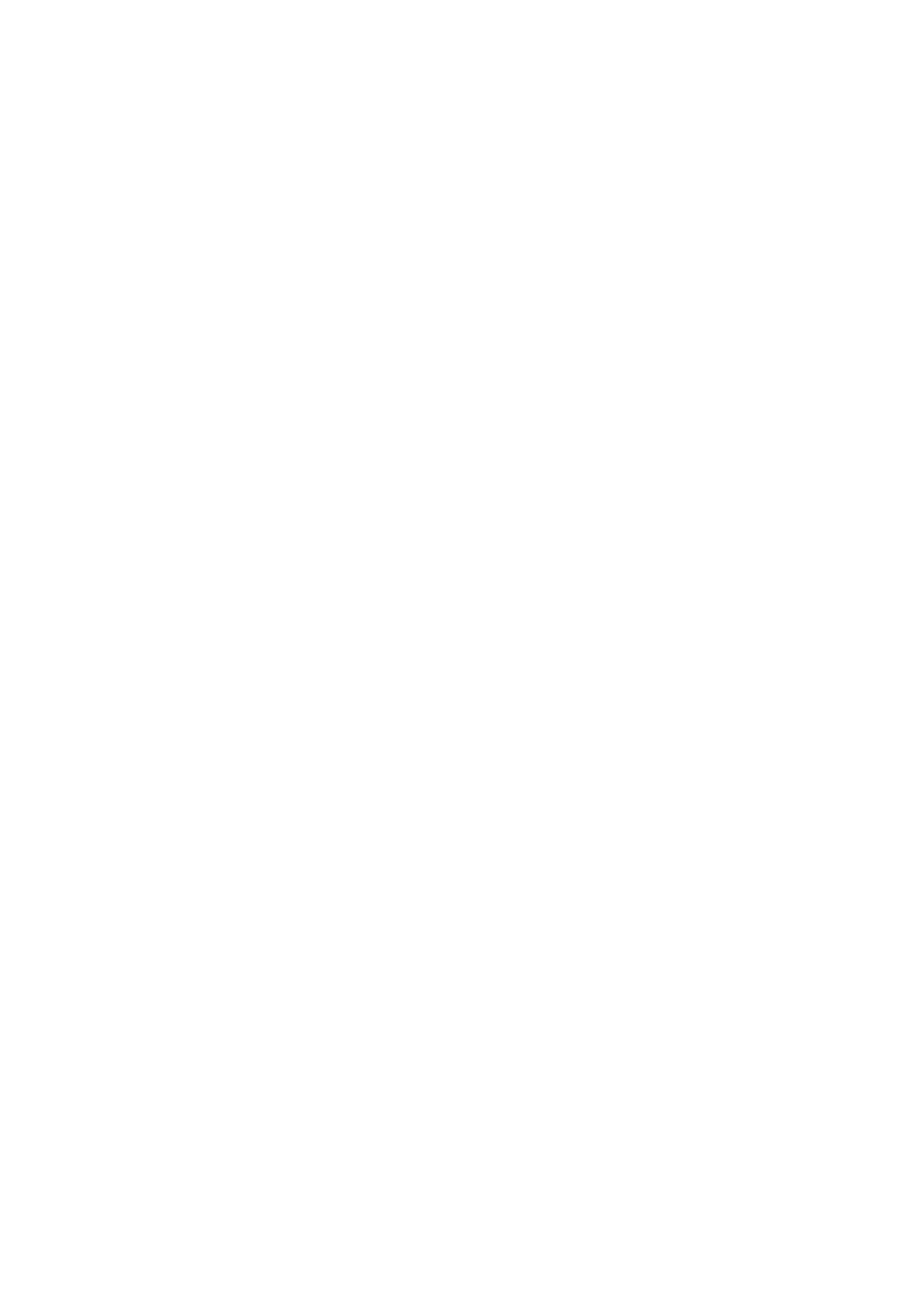## EXPLANATORY NOTES

| <b>INTRODUCTION</b> | <b>1</b> The statistics presented in this publication are a summary of expenditure and human<br>resources devoted to R&D performed in Australia by organisations within the Business,<br>Government, Private non-profit and Higher education sectors for the 2004-05 reference<br>period.                                                                                                                                                                                                                                                                                                                                                                                                                                                                                                                                                                                                                                                                                                                                                                                                                  |
|---------------------|------------------------------------------------------------------------------------------------------------------------------------------------------------------------------------------------------------------------------------------------------------------------------------------------------------------------------------------------------------------------------------------------------------------------------------------------------------------------------------------------------------------------------------------------------------------------------------------------------------------------------------------------------------------------------------------------------------------------------------------------------------------------------------------------------------------------------------------------------------------------------------------------------------------------------------------------------------------------------------------------------------------------------------------------------------------------------------------------------------|
|                     | The data in this publication have been released previously, at more detailed levels,<br>$\mathbf{2}$<br>on an individual sector basis (see paragraph 10).                                                                                                                                                                                                                                                                                                                                                                                                                                                                                                                                                                                                                                                                                                                                                                                                                                                                                                                                                  |
| DATA SOURCES        | Data from each sector were collected separately in the surveys of Research and<br>3<br>Experimental Development:<br>Business - compiled from data collected from businesses in the Survey of Research<br>and Experimental Development, Businesses in respect of the year ended 30 June<br>2005. The survey was conducted by mail questionnaire and a 92.6% response was<br>obtained.<br>Government and Private non-profit - compiled from data collected from<br>organisations in the Survey of Research and Experimental Development,<br>Government and Private non-profit organisations in respect of the year ended<br>30 June 2005. The survey was conducted by mail questionnaire and a 96.8%<br>response rate was obtained.<br>Higher education - compiled from data collected from universities in the Survey of<br>Research and Experimental Development, Higher Education in respect of the year<br>ended 31 December 2004.<br>GDP and GSP figures used to derive GERD/GDP and GERD/GSP ratios are current at<br>4<br>the time of manuscript finalisation and are referenced in the tables below. |
|                     | EXPENDITURE ON GROSS DOMESTIC PRODUCT, current prices                                                                                                                                                                                                                                                                                                                                                                                                                                                                                                                                                                                                                                                                                                                                                                                                                                                                                                                                                                                                                                                      |
|                     | 1996-97 1998-99 2000-01 2002-03 2004-05<br>\$m<br>\$m<br>\$m<br>\$m<br>\$m<br>545 736 607 863 689 340 782 798 893 704<br>GDP<br>Source: National Income, Expenditure and Product, Australian National<br>Accounts, March Quarter 2006 (cat. no. 5206.0)<br>GROSS STATE PRODUCT, current prices                                                                                                                                                                                                                                                                                                                                                                                                                                                                                                                                                                                                                                                                                                                                                                                                             |
|                     | <b>NSW</b><br>ACT<br>Vic.<br>Qld<br>SА<br>WA<br>Tas.<br>ΝT                                                                                                                                                                                                                                                                                                                                                                                                                                                                                                                                                                                                                                                                                                                                                                                                                                                                                                                                                                                                                                                 |
|                     | \$m\$<br>\$m<br>\$m<br>\$m<br>\$m\$<br>\$m<br>\$m<br>\$m\$<br>$2002 - 03$<br>275 358<br>197 266<br>132 432<br>53 635<br>85 470<br>9042<br>13 502<br>16 091<br>2004-05<br>305 437<br>222 022<br>158 506<br>59 819<br>100 900<br>16 114<br>10 4 18<br>18 30 6<br>Source: Australian National Accounts, State Accounts (cat. no. 5220.0)                                                                                                                                                                                                                                                                                                                                                                                                                                                                                                                                                                                                                                                                                                                                                                      |
| DEFINITIONS         | R&D as collected by the ABS is defined in accordance with the OECD standard as<br>5<br>comprising 'creative work undertaken on a systematic basis in order to increase the stock<br>of knowledge, including knowledge of man, culture and society, and the use of this stock<br>of knowledge to devise new applications'. Although outside the economic boundary of<br>R&D as defined by the OECD, R&D performed overseas by Australian businesses is<br>included in the data in this publication.<br>For a more comprehensive interpretation of the definition of R&D activity, see the<br>6<br>Australian Standard Research Classification (ASRC), 1998 (cat. no. 1297.0) or refer to<br>the OECD publication Proposed Standard Practice for Surveys on Research and<br>Experimental Development ('Frascati Manual' 2002), OECD, Paris, 2003.                                                                                                                                                                                                                                                            |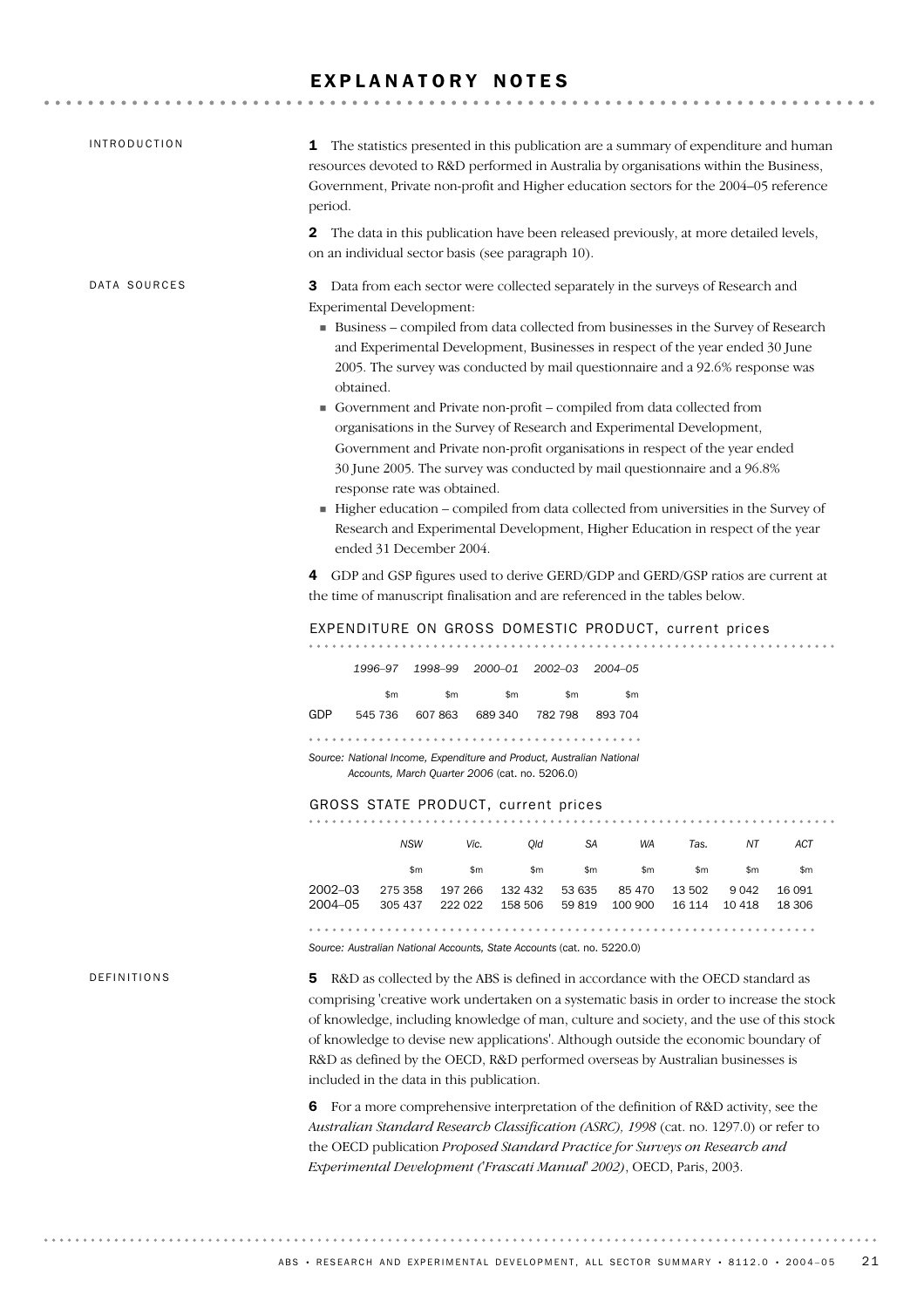## E X P L A N A T O R Y N O T E S *continued*

| SCOPE                                                                                                          | The sector classification used in the compilation of these statistics is adapted from<br>7<br>the guidelines specified by the OECD for use in the conduct of R&D surveys. There are<br>four distinct sectors:                                                                                                                                                                                                                                                                                                                                                                                                                                                                                                                                                                                                                                                                                                                                                                                                                              |
|----------------------------------------------------------------------------------------------------------------|--------------------------------------------------------------------------------------------------------------------------------------------------------------------------------------------------------------------------------------------------------------------------------------------------------------------------------------------------------------------------------------------------------------------------------------------------------------------------------------------------------------------------------------------------------------------------------------------------------------------------------------------------------------------------------------------------------------------------------------------------------------------------------------------------------------------------------------------------------------------------------------------------------------------------------------------------------------------------------------------------------------------------------------------|
|                                                                                                                | Business - includes all businesses whose primary activity is the production of goods<br>or services for sale to the general public at a price intended to cover at least the cost<br>of production, and the private non-profit institutions mainly serving them.<br>The ABS Business R&D survey excludes businesses mainly engaged in<br>Agriculture, forestry and fishing (i.e. industries in Division A of the Australian<br>and New Zealand Standard Industrial Classification (ANZSIC), 1993 (cat. no.<br>$1292.0$ ).                                                                                                                                                                                                                                                                                                                                                                                                                                                                                                                  |
|                                                                                                                | Government – includes all Commonwealth, state and local government departments<br>and authorities.<br>The ABS Government R&D survey excludes local government, universities                                                                                                                                                                                                                                                                                                                                                                                                                                                                                                                                                                                                                                                                                                                                                                                                                                                                |
|                                                                                                                | (included in the Higher education sector) and public sector organisations<br>mainly engaged in trading or financial activities (included in the Business                                                                                                                                                                                                                                                                                                                                                                                                                                                                                                                                                                                                                                                                                                                                                                                                                                                                                   |
|                                                                                                                | sector).<br>Higher education - includes all universities and other institutions of post-secondary<br>education whatever their source of finance or legal status.<br>The ABS Higher education R&D survey excludes other higher education<br>institutions, such as colleges of Technical and Further Education colleges.                                                                                                                                                                                                                                                                                                                                                                                                                                                                                                                                                                                                                                                                                                                     |
|                                                                                                                | Private non-profit - includes private or semi-public incorporated organisations<br>which are established with the intention of not making a profit.                                                                                                                                                                                                                                                                                                                                                                                                                                                                                                                                                                                                                                                                                                                                                                                                                                                                                        |
| SOCIO-ECONOMIC OBJECTIVE<br>(SEO) AND RESEARCH<br>FIELDS, COURSES AND<br>DISCIPLINES (RFCD)<br>CLASSIFICATIONS | Statistics classified by SEO and RFCD have been collected and presented in this<br>8<br>publication. Data were subjectively allocated by data providers at the time of reporting,<br>using OECD/ABS definitions. See the Technical note on Reliability of statistics for further<br>detail. For more information on these classifications see the Australian Standard<br>Research Classification (ASRC), 1998 (cat. no. 1297.0).                                                                                                                                                                                                                                                                                                                                                                                                                                                                                                                                                                                                           |
| LOCATION                                                                                                       | With the exception of the Higher education sector, all location data represent the<br>9<br>region(s) in which the sectors performed the R&D. For the Higher education sector,<br>location represents the main campus or head office state/territory site of the reporting<br>University, with the exception of the Australian Defence Force Academy (ADFA) which is<br>shown against the Australian Capital Territory.                                                                                                                                                                                                                                                                                                                                                                                                                                                                                                                                                                                                                     |
| RELATED PUBLICATIONS                                                                                           | Users may also wish to refer to the following publications:<br>10<br>Australian Bureau of Statistics 1998, Australian Standard Research Classification<br>(ASRC), cat. no. 1297.0, ABS, Canberra<br>Australian Bureau of Statistics 2006, Research and Experimental Development,<br>Businesses, Australia, 2004-05, cat. no. 8104.0, ABS, Canberra<br>Australian Bureau of Statistics 2006, Research and Experimental Development,<br>Government and Private Non-Profit Organisations, Australia, 2004-05, cat. no.<br>8109.0, ABS, Canberra<br>Australian Bureau of Statistics 2006, Research and Experimental Development,<br>Higher Education Organisations, Australia, 2004, cat. no. 8111.0, ABS, Canberra<br>Organisation for Economic Co-operation and Development 2006, Main Science and<br>technology Indicators 2006/1, OECD, Paris<br>Organisation for Economic Co-operation and Development 2003, Proposed<br>Standard Practice for Surveys on Research and Experimental Development<br>('Frascati Manual' 2002), OECD, Paris. |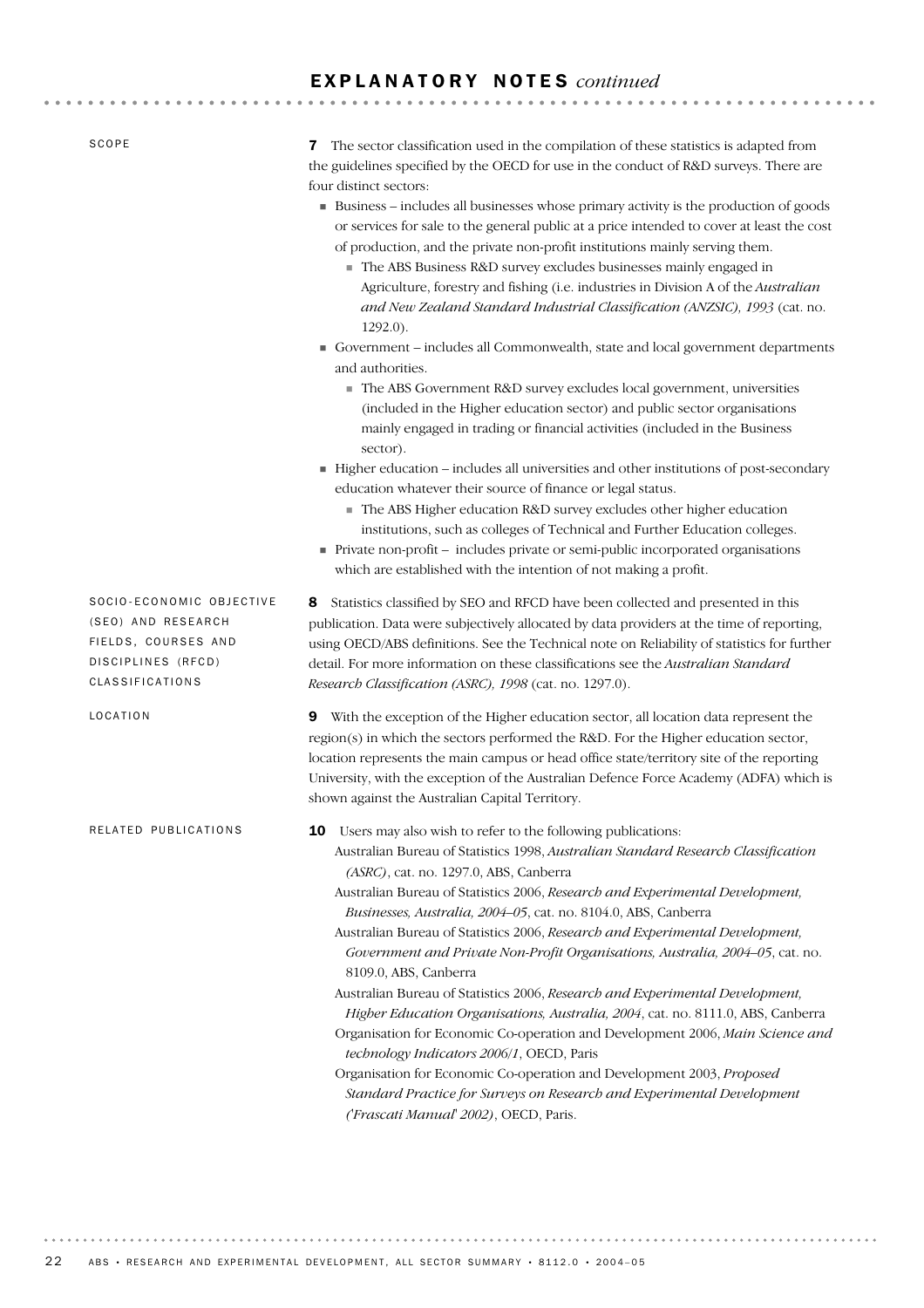## E X P L A N A T O R Y N O T E S *continued*

| RELATED PUBLICATIONS<br>continued | <b>11</b> Current publications and other products released by the ABS are listed in the<br><i>Catalogue of Publications and Products</i> (cat. no. 1101.0). The catalogue is available<br>from any ABS office or the ABS web site <http: www.abs.gov.au="">. The ABS also issues a<br/>daily Release Advice on the web site which details products to be released in the week<br/>ahead.</http:> |
|-----------------------------------|--------------------------------------------------------------------------------------------------------------------------------------------------------------------------------------------------------------------------------------------------------------------------------------------------------------------------------------------------------------------------------------------------|
| ABS DATA AVAILABLE ON<br>REQUEST  | <b>12</b> As well as the statistics included in this and related publications, the ABS may have<br>other relevant data available on request. Inquiries should be made to the National<br>Information and Referral Service on 1300 135 070.                                                                                                                                                       |
| ROUNDING                          | Where figures have been rounded, discrepancies may occur between sums of the<br>13<br>component items and totals.                                                                                                                                                                                                                                                                                |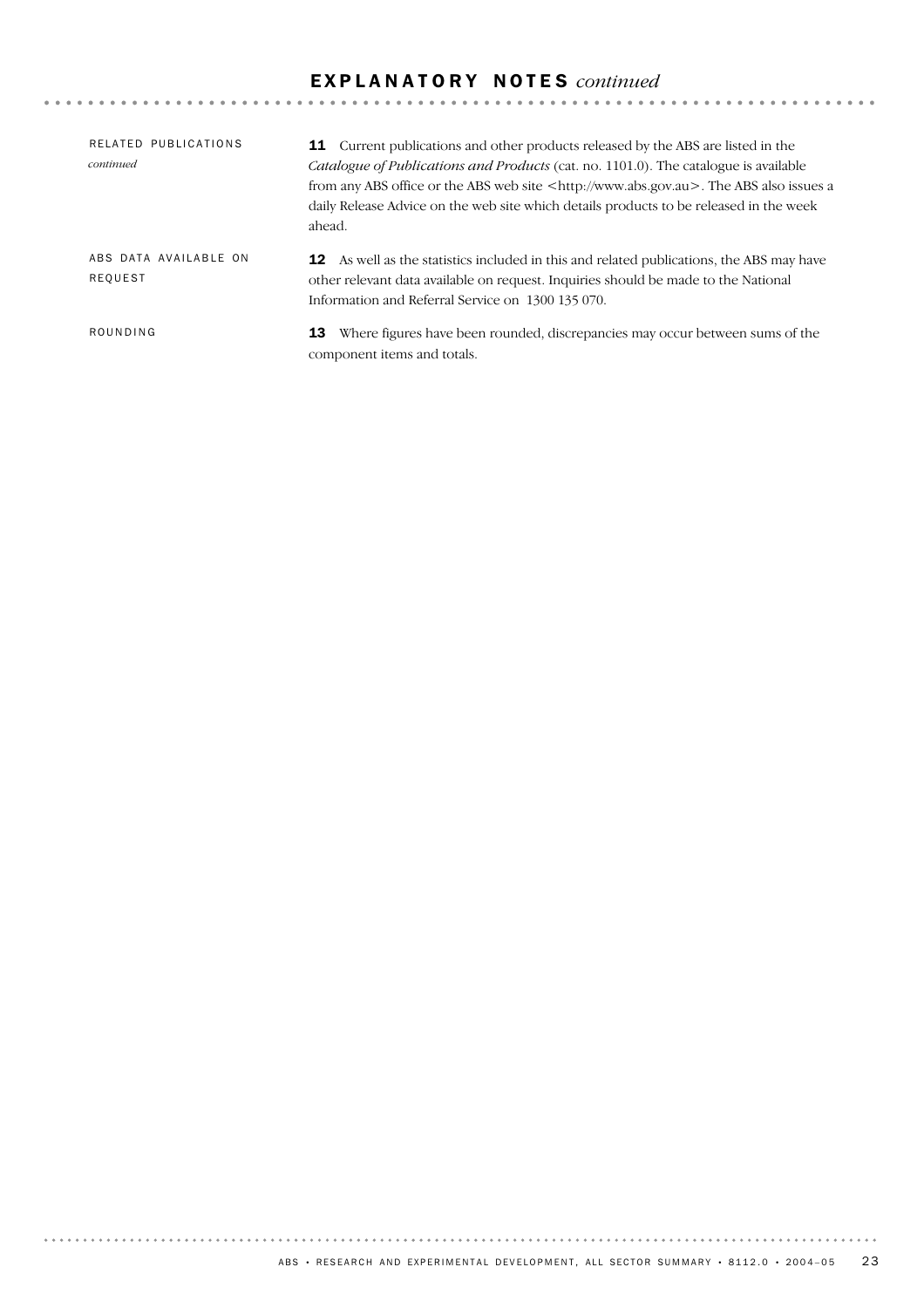## TECHNICAL NOTE DATA QUALITY

| NON-SAMPLING ERROR        | Non-sampling errors may arise as a result of errors in the reporting or processing of<br>1<br>data. These errors can be introduced through inadequacies in the questionnaire,<br>treatment of non-response, inaccurate reporting by providers, errors in the application of<br>survey procedures, incorrect recording of answers and errors in data capture and<br>processing.                                                                                                                                                                                                                                                                                                                                                                                    |
|---------------------------|-------------------------------------------------------------------------------------------------------------------------------------------------------------------------------------------------------------------------------------------------------------------------------------------------------------------------------------------------------------------------------------------------------------------------------------------------------------------------------------------------------------------------------------------------------------------------------------------------------------------------------------------------------------------------------------------------------------------------------------------------------------------|
|                           | The extent to which non-sampling error affects the results is difficult to measure.<br>$\mathbf{2}$<br>Every effort is made to minimise non-sampling error by careful design and testing of the<br>collection instrument, the use of efficient operating procedures and systems, and the use<br>of appropriate methodologies.                                                                                                                                                                                                                                                                                                                                                                                                                                     |
| Reliability of statistics | When interpreting the statistics in this publication, the reliability of the estimates<br>3<br>may be affected by the following specific non-sampling errors:<br>Many organisations provided estimates due to a lack of separately recorded data on<br>R&D activity.<br>Data were subjectively classified, by organisations, to research fields, socio-economic<br>I.<br>objectives and types of activity at the time of reporting. Some organisations may<br>have experienced difficulty in classifying their R&D projects. The ABS makes every<br>effort to ensure correct and consistent interpretation and reporting of these data by<br>applying consistent processing methodologies.<br>Estimation of overhead R&D expenditure varied across organisations. |
| REVISIONS                 | Revisions to 2002-03 Business sector data were applied for significant changes where<br>4<br>there were: errors in previously reported data; and newly identified R&D performers in<br>the previous cycle(s). For more information see the Technical note in Research and<br>Experimental Development, Businesses, Australia, 2004-05 (cat. no. 8104.0).<br>In 2004–05, revisions were not applied to previous cycle data for the Higher<br>5<br>education, Government and Private non-profit sectors. For more information on                                                                                                                                                                                                                                    |

revisions in these sectors, see the Technical note in the respective sector publications.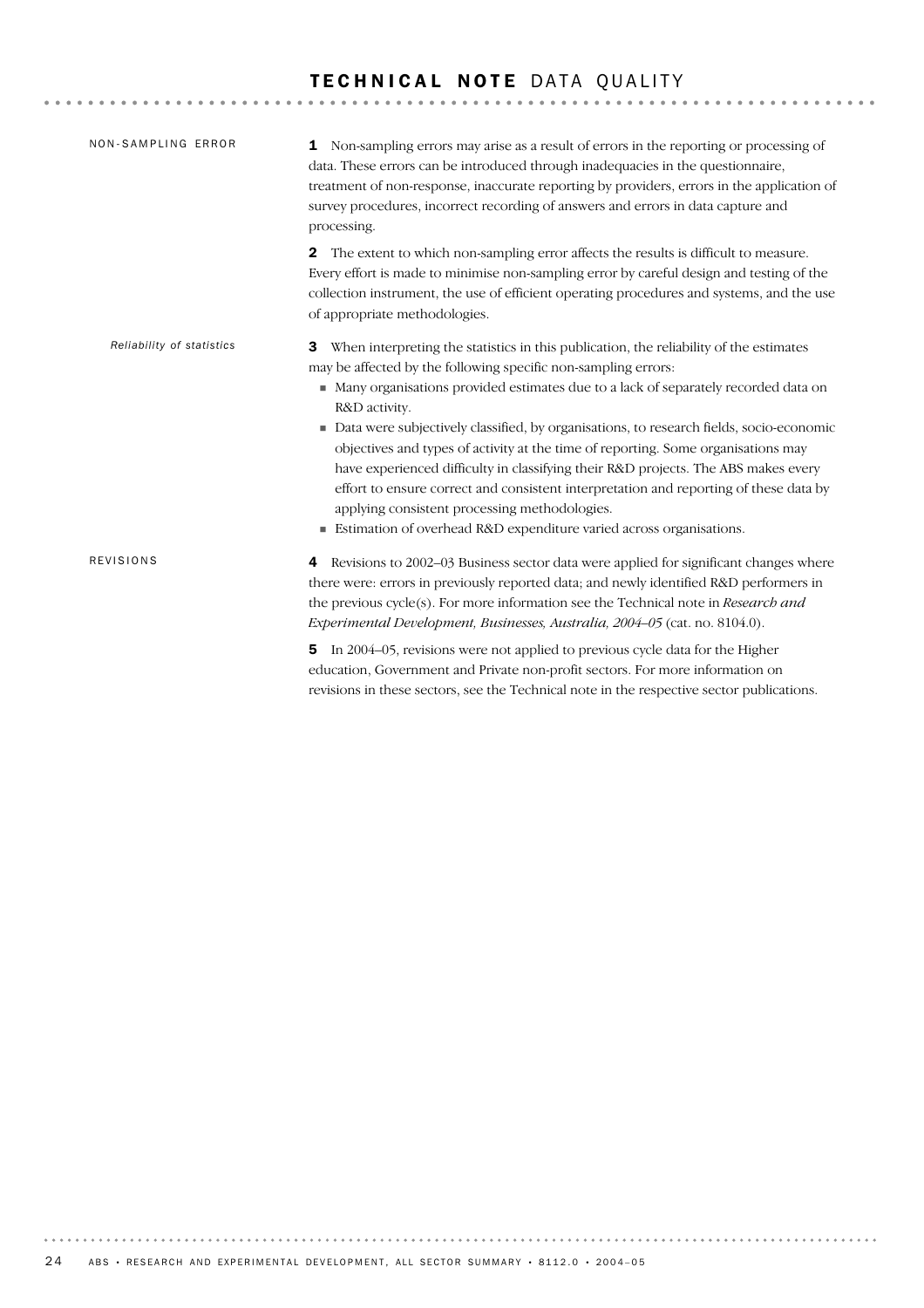## GLOSSARY

| Applied research                  | Original work undertaken in order to acquire new knowledge with a specific application<br>in view. It is undertaken either to determine possible uses for the findings of basic<br>research or to determine new methods or ways of achieving some specific and<br>predetermined objectives.                                                                                                                                                                                                                                                                                                                                           |
|-----------------------------------|---------------------------------------------------------------------------------------------------------------------------------------------------------------------------------------------------------------------------------------------------------------------------------------------------------------------------------------------------------------------------------------------------------------------------------------------------------------------------------------------------------------------------------------------------------------------------------------------------------------------------------------|
| Capital expenditure               | Expenditure on the acquisition of fixed tangible assets such as land, buildings, vehicles,<br>plant, machinery and equipment attributable to R&D activity.                                                                                                                                                                                                                                                                                                                                                                                                                                                                            |
| Current expenditure               | Expenditure on direct labour costs, materials, fuels, rent and hiring, repairs and<br>maintenance, data processing etc. and the proportion of expenditure on general services<br>and overheads which is attributable to R&D activity.                                                                                                                                                                                                                                                                                                                                                                                                 |
| Experimental development          | Systematic work, using existing knowledge gained from research or practical experience,<br>for the purpose of creating new or improved products/processes.                                                                                                                                                                                                                                                                                                                                                                                                                                                                            |
| Human resources devoted to<br>R&D | The effort of researchers, technicians and other staff directly involved with R&D activity.<br>Overhead staff (e.g. administrative and general service employees such as personnel<br>officers, janitors, etc.) whose work indirectly supports R&D, are excluded.                                                                                                                                                                                                                                                                                                                                                                     |
| Labour costs                      | Wages and salaries, overtime allowances, penalty rates, leave loadings, bonuses,<br>commission payments, all paid leave, employer contributions to superannuation and<br>pension schemes, payroll tax, fringe benefits tax, payments to contract staff on the<br>payroll, severance, termination and redundancy payments and workers' compensation<br>insurance.                                                                                                                                                                                                                                                                      |
| Other current expenditure         | Expenditure on: materials, fuels and other inputs; rent, leasing and hiring expenses;<br>repair and maintenance expenses; payments to outside organisations for use of<br>specialised testing facilities or for analytical work, engineering or other specialised<br>services in support of R&D projects carried out by the organisation; commission and<br>consultant expenses for research projects carried out by the organisation (except direct<br>labour costs); software for own account produced as part of R&D and the proportion of<br>expenditure on general services and overheads which is attributable to R&D activity. |
| Other supporting staff            | Skilled and unskilled craftpersons, secretarial and clerical staff directly associated with<br>R&D activity.                                                                                                                                                                                                                                                                                                                                                                                                                                                                                                                          |
| Person years of effort            | One person year of effort is equal to a full time employee whose time is wholly devoted<br>to R&D for a whole year.                                                                                                                                                                                                                                                                                                                                                                                                                                                                                                                   |
| Pure basic research               | Experimental and theoretical work undertaken to acquire new knowledge without<br>looking for long-term benefits other than the advancement of knowledge.                                                                                                                                                                                                                                                                                                                                                                                                                                                                              |
| R&D activity                      | The systematic investigation or experimentation involving innovation or technical risk,<br>the outcome of which is new knowledge, with or without a specific practical application,<br>or new or improved products, processes, materials, devices or services. R&D activity<br>extends to modifications to existing products/processes. R&D activity ceases and<br>pre-production begins when work is no longer experimental.                                                                                                                                                                                                         |
| Research field                    | Field in which the R&D activity was performed. The RFCD classification is primarily<br>structured around disciplines or activities. In short, it describes the nature of the<br>research being performed.                                                                                                                                                                                                                                                                                                                                                                                                                             |
| Researchers                       | Those involved with the conception and/or development of new products/processes<br>(e.g. executives and directors involved in the planning or management of scientific and<br>technical aspects of R&D projects, and software developers/programmers). They exclude<br>executives and directors concerned primarily with budgets and human resources rather<br>than project content.                                                                                                                                                                                                                                                  |
| Socio-economic objective          | The broad socio-economic areas of expected benefit rather than the immediate<br>objectives of the researcher. The SEO classification defines the main areas of Australian<br>economic and social activity to which the results of research programs are applied. In<br>short, it describes the purpose of the research.                                                                                                                                                                                                                                                                                                               |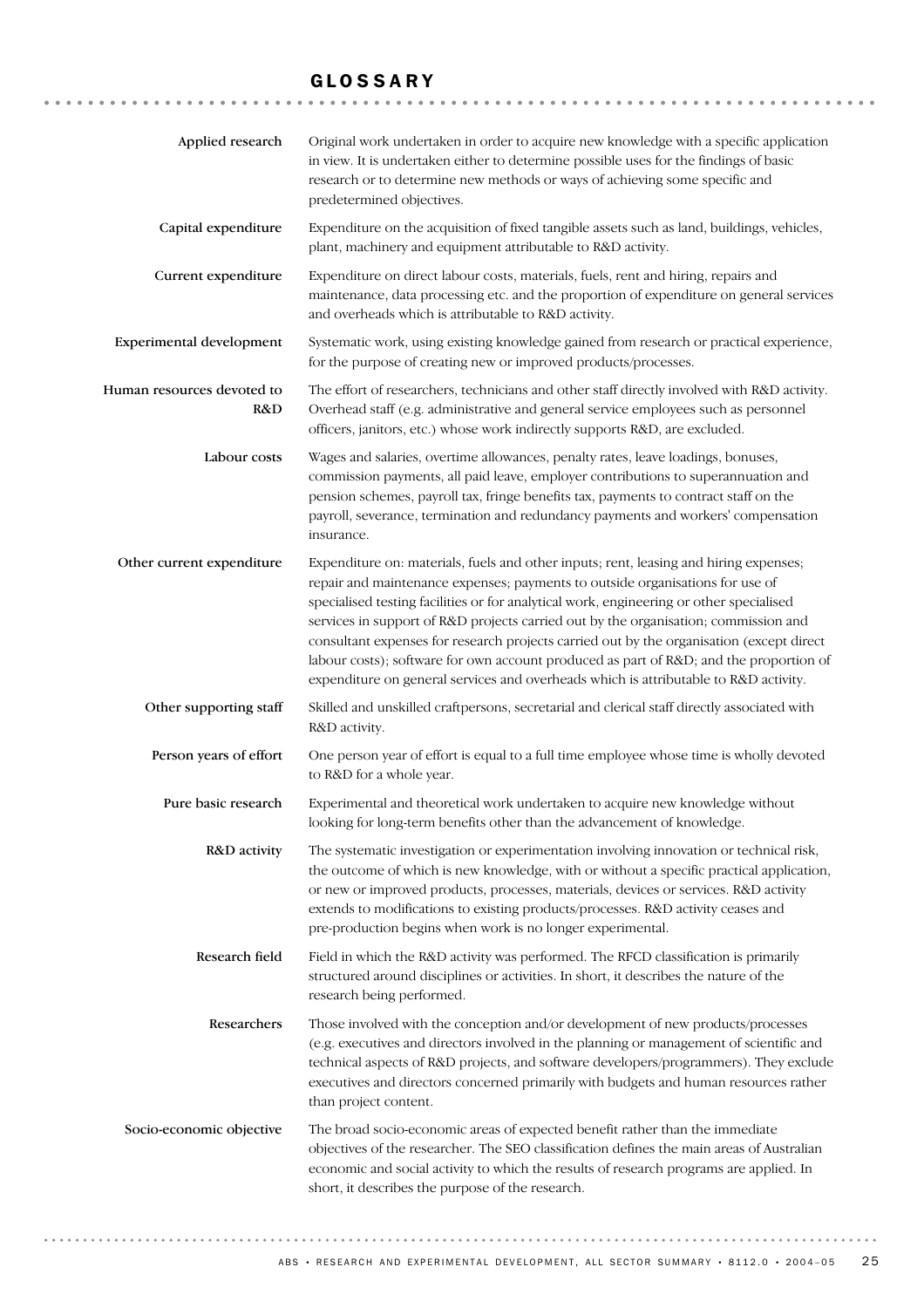# GLOSSARY *continued*

| Strategic basic research | Experimental and theoretical work undertaken primarily to acquire new knowledge<br>directed into specified broad areas in the expectation of useful discoveries. It provides<br>the broad base of knowledge for the solution of recognised practical problems.     |
|--------------------------|--------------------------------------------------------------------------------------------------------------------------------------------------------------------------------------------------------------------------------------------------------------------|
| <b>Technicians</b>       | Those performing technical tasks in support of R&D activity, normally under the<br>direction and supervision of a researcher. These tasks include preparation of<br>experiments, taking records, preparation of charts and graphs and coding computer<br>programs. |